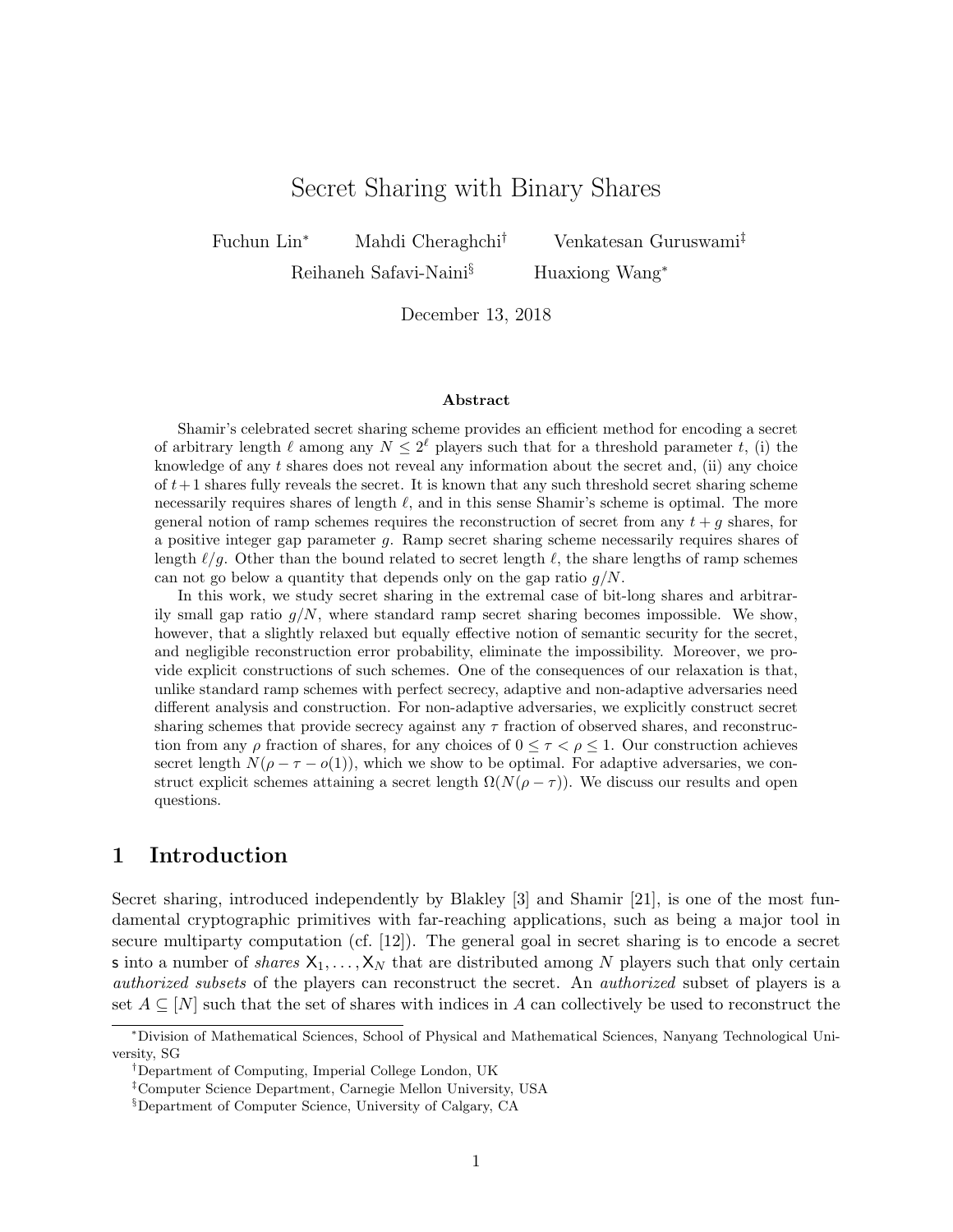secret s (*perfect reconstructiblity*). On the other hand,  $\vec{A}$  is an *unauthorized* subset if the knowledge of the shares with indices in A reveals no information about the secret (*perfect privacy*). The set of authorized and unauthorized sets define an access structure, of which the most widely used is the so-called threshold structure. A secret sharing scheme with threshold access structure, is defined with respect to an integer parameter t and satisfies the following properties. Any set  $A \subseteq [N]$  with  $|A| \leq t$  is an unauthorized set. That is, the knowledge of any t shares, or fewer, does not reveal any information about the secret. On the other hand, any set A with  $|A| > t$  is an authorized set. That is, the knowledge of any  $t + 1$  or more shares completely reveals the secret.

Shamir's secret sharing scheme [\[21\]](#page-19-0) gives an elegant construction for the threshold access structure that can be interpreted as the use of Reed-Solomon codes for encoding the secret. Suppose the secret s is an  $\ell$ -bit string and  $N \leq 2^{\ell}$ . Then, Shamir's scheme treats the secret as an element of the finite field  $\mathbb{F}_q$ , where  $q=2^{\ell}$ , padded with t uniformly random and independent elements from the same field. The resulting vector over  $\mathbb{F}_q^{t+1}$  is then encoded using a Reed-Solomon code of length N, providing N shares of length  $\ell$  bits each. The fact that a Reed-Solomon code is Maximum Distance Separable (MDS) can then be used to show that the threshold guarantee for privacy and reconstruction is satisfied.

Remarkably, Shamir's scheme is optimal for threshold secret sharing in the following sense: Any threshold secret sharing scheme sharing  $\ell$ -bit secrets necessarily requires shares of length at least  $\ell$ , and Shamir's scheme attains this lower bound [\[23\]](#page-19-1).

It is natural to ask whether secret sharing is possible at share lengths below the secret length  $\log q < \ell$ , where  $\log$  is to base 2 throughout this work. Of course, in this case, the threshold guarantee that requires all subsets of participants be either authorized, or unauthorized, can no longer be attained. Instead, the notion can be relaxed to ramp secret sharing which allows some subset of participants to learn some information about the secret. A ramp scheme is defined with respect to two threshold parameters, t and  $r > t + 1$ . As in threshold scheme, the knowledge of any  $t$  shares or fewer does not reveal any information about the secret. On the other hand, any  $r$ shares can be used to reconstruct the secret. The subsets of size between  $t+1$  and  $r-1$ , may learn some information about the secret. The information-theoretic bound (see e.g. [\[18\]](#page-19-2)) now becomes

<span id="page-1-0"></span>
$$
\ell \le (r-t)\log q. \tag{1}
$$

Ideally, one would like to obtain equality in [\(1\)](#page-1-0) for as general parameter settings as possible.

Let  $g: = r - t$  denote the gap between the privacy and reconstructibility parameters. Let the secret length  $\ell$  and the number of players N be unconstrained integer parameters. It is known that, using Reed-Solomon code interpretation of Shamir's approach applied to a random linear code, for every fixed *relative gap*  $\gamma$ : = g/N, there is a constant q only depending on  $\gamma$  such that a ramp secret sharing scheme with share size  $q$  exists. Such schemes can actually be constructed by using explicit algebraic geometry codes instead of random linear codes. In fact, this dependence of share size q on relative gap  $g/N$  is inherent for threshold and more generally ramp schemes. It is shown in an unpublished work of Kilian and Nisan  $<sup>1</sup>$  $<sup>1</sup>$  $<sup>1</sup>$  for threshold schemes, and later more generally in</sup> [\[8\]](#page-18-2), that for ramp schemes with share size q, threshold gap  $q$ , privacy threshold t and unconstrained number of players N, the following always holds:  $q \geq (N-t+1)/q$ . Very recently in [\[4\]](#page-18-3), a new bound with respect to the reconstruction parameter  $r$  is proved through connecting secret sharing for one bit secret to game theory:  $q \ge (r+1)/q$ . These two bounds together yield

<span id="page-1-2"></span>
$$
q \ge (N + g + 2)/(2g). \tag{2}
$$

<span id="page-1-1"></span><sup>&</sup>lt;sup>1</sup>Their result is unpublished, and is independently obtained and generalised by [\[8\]](#page-18-2) (see [\[8,](#page-18-2) Appendix A]).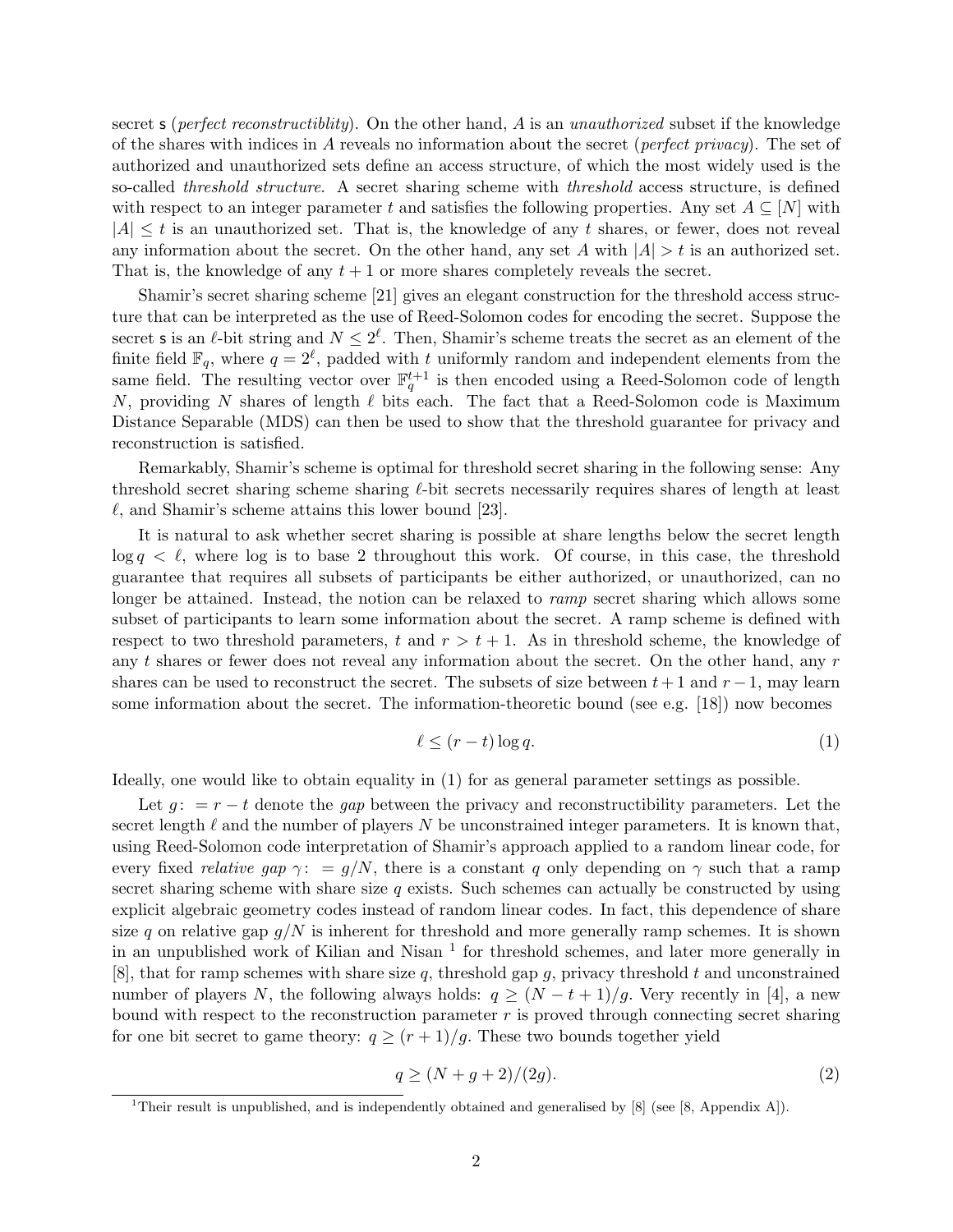Note that the bound [\(2\)](#page-1-2) is very different from the bound [\(1\)](#page-1-0) in nature. The bound [\(1\)](#page-1-0) is the fundamental limitation of information-theoretic security, bearing the same flavour as the One-Time-Pad. The bound [\(2\)](#page-1-2) is independent of the secret length and holds even when the secret is one bit.

We ask the following question: For a fixed constant share size q (in particular,  $q = 2$ ), is it possible to construct (relaxed but equally effective) ramp secret sharing schemes with arbitrarily small relative gap  $\gamma > 0$  that asymptotically achieve equality in [\(1\)](#page-1-0)?

Our results in this work show that the restriction [\(2\)](#page-1-2) can be overcome if we allow a negligible privacy error in statistical distance (semantic security) and a negligible reconstruction error probability.

#### 1.1 Related work

Secret sharing with binary shares is recently selectively studied in [\[5\]](#page-18-4) with the focus on the tradeoff between the privacy parameter  $t$  and the computational complexity of the reconstruction function. The concern of this line of works is to construct secret sharing schemes whose sharing and reconstructing algorithms are both in the complexity class  $AC^0$  (i.e., constant depth circuits).

The model of secret sharing considered in [\[5\]](#page-18-4) has perfect privacy, namely, the distributions of any t shares from a pair of distinct secrets are identical, while reconstruction is not necessarily with probability 1. In a followup work [\[6\]](#page-18-5), the privacy is further relaxed to semantic security with an error parameter  $\varepsilon > 0$ . The relaxation is shown to be useful in allowing more choices of t while keeping the computational complexity of the reconstruction algorithm within  $AC^0$ .

In  $[5, 6]$  $[5, 6]$ , the secret is one bit. In  $[9]$ , secrets of length equal to a fraction of N (number of players) is considered. This time binary secret sharing with adaptive and non-adaptive adversaries similar to the model we consider in this work is defined. However the paper considers only a privacy threshold t, and reconstruction is from the full share set  $(r = N$  always). Their goal is to achieve large secrets  $\ell = \Omega(N)$  over binary shares with large privacy parameter  $t = \Omega(N)$ , which is also similar to ours. They have an additional goal of keeping the computational complexity of the reconstruction algorithm within  $AC<sup>0</sup>$ , which we do not consider in this work. Their large privacy parameter  $t = \tau N$  is with a  $\tau$  much smaller than 1, which means that the relative threshold gap  $\gamma = 1 - \tau$  can not be arbitrarily small.

In the literature, perhaps the closest notion to secret sharing with binary shares is that of *wiretap* codes, first studied in information theory. In the basic wiretap channel model of Wyner and its extension to *broadcast channel with confidential messages* [\[25,](#page-19-3) [14\]](#page-18-7), there is a point-to-point main channel between a sender and a receiver that has partial leakage to the adversary, and the leakage of information is modelled by a second point-to-point wiretapper channel between the sender and the adversary. To goal of the sender is to encode messages in such a way that the receiver can decode them, while the adversary does not learn much about them [\[25\]](#page-19-3). The highest information rate achievable for a wiretap channel is called the *secrecy capacity*. A Binary Erasure Channel with erasure probability  $p(\mathsf{BEC}_p)$  is a probabilistic transformation that maps inputs 0 and 1 to a symbol ?, which denotes erasure, with probability p and to the inputs themselves with probability  $1 - p$ . The erasure channel scenario of wiretap model is closely related to secret sharing with fixed share size. For a pair ( $\mathsf{BEC}_{p_m}, \mathsf{BEC}_{p_w}$ ) of  $\mathrm{BEC}$ 's, such that  $p_m < p_w$ , it is known that the secrecy capacity is the difference of the respective channel capacities:  $(1 - p_m) - (1 - p_w) = p_w - p_m$ .

It is important to note the distinctions between the erasure wiretap model above, and binary secret sharing. First, the guarantees of wiretap codes are required to only hold for random messages, whereas in secret sharing, the cryptographic convention of security for worst-case messages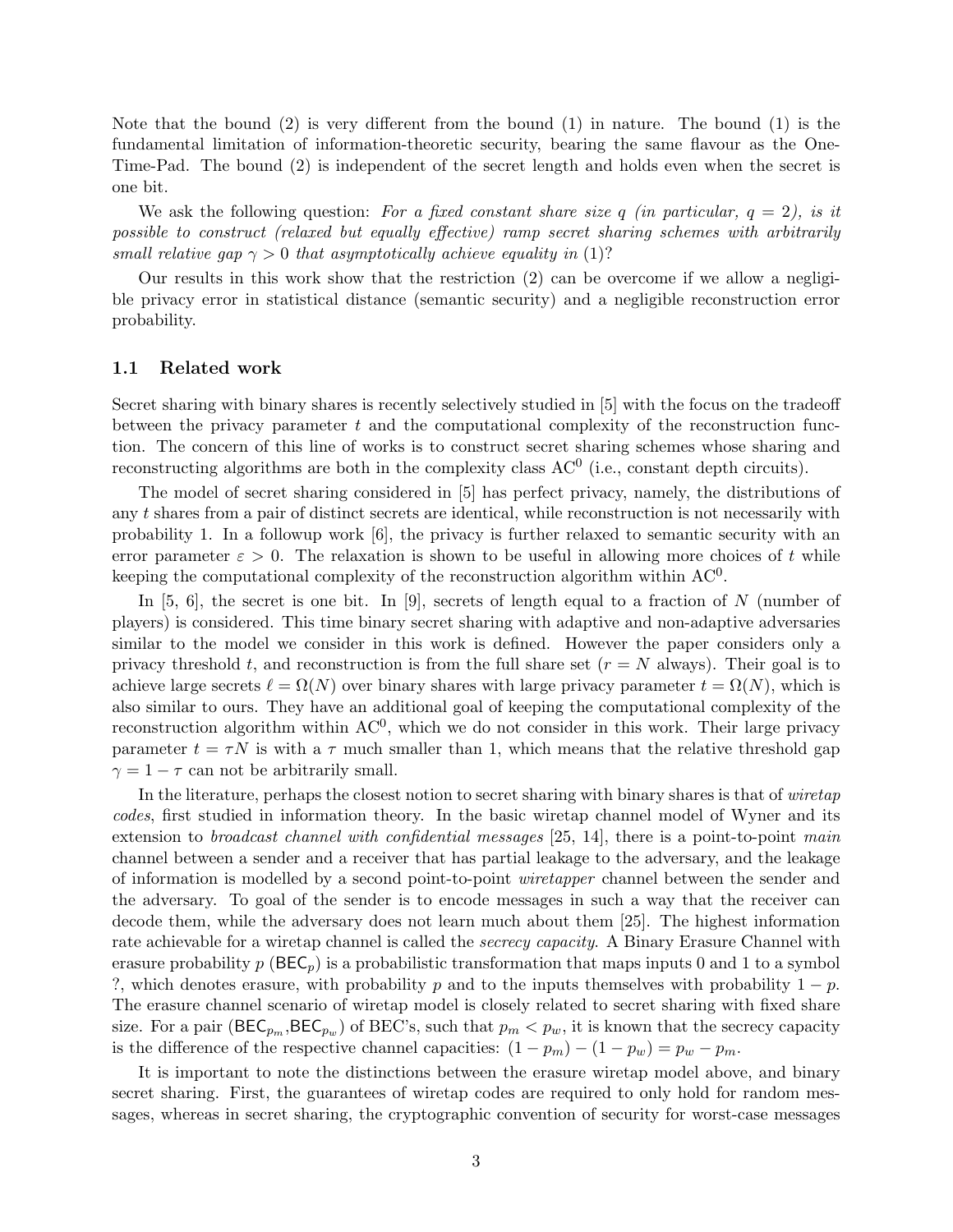is required. Second, in the standard wiretap model, the notion of secrecy is information-theoretic and is typically measured in terms of the mutual information. Namely, for a random  $\ell$ -bit message M, and letting W denote the information delivered to the adversary, secrecy is satisfied in the weak (resp., strong) sense if  $I(M; W) \leq \varepsilon \ell$  (resp.,  $I(M; W) \leq \varepsilon$ ) for an arbitrarily small constant  $\varepsilon$ . The randomness of the random variable W depends on the randomness of M, the two channels, as well as the internal randomness of the encoder. For secret sharing, on the other hand, either perfect secrecy or semantic secrecy (negligible leakage with respect to statistical distance) is a requirement.

The notion of secrecy in wiretap codes has evolved over years. More recently the notion of semantic security for wiretap model has been introduced [\[2\]](#page-18-8), which allows arbitrary message distribution and is shown to be equivalent to negligible leakage with respect to statistical distance.

There remains one last distinction between *semantically secure* wiretap model and secret sharing with fixed share size. That is the nature of the main and wiretapper channels are typically stochastic (e.g., the erasure channel with random i.i.d. erasures), whereas for secret sharing a worst-case guarantee for the erasure patterns is required. Namely, in secret sharing, reconstruction with overwhelming probability is required for every choice of r or more shares, and privacy of the secret is required for every (adaptive or non-adaptive) choice of the t shares observed by the adversary.

On the other hand, Ozarow and Wyner proposed the wiretap channel II, where an adversary observes arbitrary t out of the total N bits of the communication [\[19\]](#page-19-4). The wiretapper channel of the wiretap channel II is the adversarial analogue of a  $\text{BEC}_{p_w}$  with erasure probability  $p_w = (N-t)/N$ . This is exactly the same as the privacy requirement of the binary secret sharing. But in the wiretap channel II model, the main channel is a clear channel. This is corresponding to the special case of binary secret sharing where the reconstruction is only required when all shares are available. The adversarial analogue of the erasure scenario Wyner wiretap channel should have a main channel that erases  $N p<sub>m</sub>$  components out of the total N components, which is the same as the reconstruction requirement of binary secret sharing. Moreover, same as the Wyner wiretap channel model, the secrecy of the wiretap channel II is only required for uniform message and satisfies the weak (resp., strong) secrecy mentioned above.

#### 1.2 Our contributions

We motivate the study of secret sharing scheme with fixed share size  $q$ , and study the extremal case of binary shares. Our goal is to show that even in this extremely restrictive case, a slight relaxation of the privacy and reconstruction notions of ramp secret sharing guarantees explicit construction of families of ramp schemes [2](#page-3-0) with any constant relative privacy and reconstruction thresholds  $0 \leq \tau \leq \rho \leq 1$ , in particular, the relative threshold gap  $\gamma = \rho - \tau$  can be an arbitrarily small constant. Namely, for any constants  $0 \leq \tau \leq \rho \leq 1$ , it can be guaranteed that any  $\tau N$  or fewer shares reveal essentially no information about the secret, whereas any  $\rho N$  or more shares can reconstruct the exact secret with a negligible failure probability. While we only focus on the extremal special case  $q = 2$  in this presentation, all our results can be extended to any constant q (see Section [6\)](#page-17-0).

We consider binary sharing of a large  $\ell$ -bit secret and for this work focus on the asymptotic case where the secret length  $\ell$ , and consequently the number of players N, are sufficiently large. We replace perfect privacy with semantic security, the strongest cryptographic notion of privacy second only to perfect privacy. That is, for any two secrets (possibly chosen by the adversary), we require the adversary's view to be statistically indistinguishable. The view of the adversary is a random

<span id="page-3-0"></span><sup>&</sup>lt;sup>2</sup>We abuse the notion and will continue calling these relaxed schemes ramp schemes.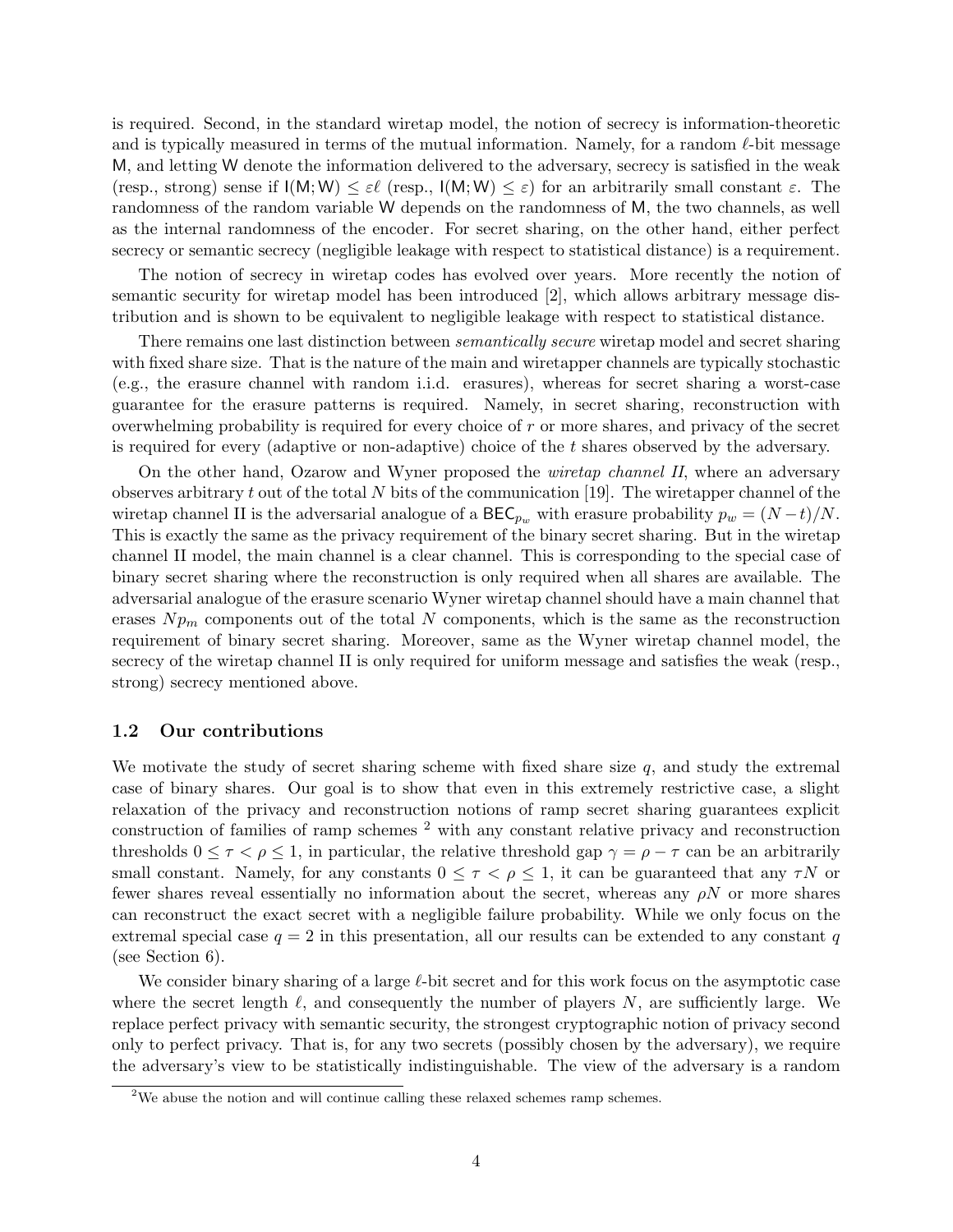variable with randomness coming solely from the internal randomness of the sharing algorithm. The notion of indistinguishability that we use is statistical (total variation) distance bounded by a leakage error parameter  $\varepsilon$  that is negligible in N. Using non-perfect privacy creates a distinction between non-adaptive and adaptive secrecy. A non-adaptive adversary chooses any  $\tau$  fraction of the N players at once, and receives their corresponding shares. An adaptive adversary however, selects share holders one by one, receives their shares and uses its available information to make its next choice. When  $\varepsilon = 0$ , i.e., when perfect privacy holds, non-adaptive secrecy automatically implies adaptive secrecy as well. However, this is not necessarily the case when  $\varepsilon > 0$  and we thus study the two cases separately. Similarly, we replace the perfect reconstruction with probabilistic reconstruction allowing a failure probability  $\delta$  that is negligible in N. The special case of  $\delta = 0$ means perfect reconstruction.

Note that secret sharing with fixed share size necessarily imposes certain restrictions that are not common in standard secret sharing. Unlike secret sharing with share length dependent on the secret length (for threshold schemes) or secret length and threshold gap (for ramp schemes), binary sharing of an  $\ell$ -bit secret obviously requires at least  $\ell$  shares to accommodate the secret information. For a family of ramp secret sharing schemes with fixed share size  $q$  and fixed relative thresholds  $0 \leq \tau \leq \rho \leq 1$ , as N grows the absolute gap length  $(\rho - \tau)N$  grows, and the accommadatable length of the secret is expected to grow and so the ratio  $\ell/N \in (0, 1]$  becomes a key parameter of interest for the family, referred to as the coding rate. As is customary in coding theory, it is desired to characterize the maximum possible ratio  $\ell/N \in (0, 1]$  for binary secret sharing. We use the relation (a similar relation was used in [\[10\]](#page-18-9) for robust secret sharing) between a binary secret sharing family with relative threshold  $(\tau, \rho)$  and codes for a Wyner wiretap channel with two BEC's to derive a coding rate upper bound of  $\rho - \tau$  for binary secret sharing (see Lemma [11\)](#page-10-0).

Our main technical contributions are explicit constructions of binary secret sharing schemes in both the non-adaptive and adaptive models, and proving optimality of non-adaptive construction. Namely, we prove the following:

Theorem 1 (informal summary of Lemma [11,](#page-10-0) Corollary [17,](#page-14-0) and Corollary [21\)](#page-17-1). For any choice of  $0 \leq \tau \leq \rho \leq 1$ , and large enough N, there is an explicit construction of a binary secret sharing scheme with N players that provides (adaptive or non-adaptive) privacy against leakage of any  $\tau N$ or fewer shares, as well as reconstruction from any  $\rho N$  or more of the shares (achieving semantic secrecy with negligible error and imperfect reconstruction with negligible failure probability). For non-adaptive secrecy, the scheme shares a secret of length  $\ell = (\rho - \tau - o(1))N$ , which is asymptotically optimal. For adaptive secrecy, the scheme shares a secret of length  $\ell = \Omega((\rho - \tau)N)$ .

As a side contribution, our findings unify the Wyner wiretap model and its adversarial analogue. Our capacity-achieving construction of binary secret sharing for non-adaptive adversaries implies that the secrecy capacity of the adversarial analogue of the erasure scenario Wyner wiretap channel is similarly characterized by the erasure ratios of the two channels. Moreover, the secrecy can be strengthened to semantic security.

This answers an open question posted in [\[1\]](#page-18-10). The authors studied a generalisation of the wiretap II model, where the adversary chooses  $t$  bits to observe and erases them. They showed that the rate  $1 - \tau - h_2(\tau)$ , where  $h_2(\cdot)$  is the binary entropy function, can be achieved and left open the question of whether a higher rate is achievable. Our result specialized to their setting shows that, the rate  $1 - 2\tau$  can be explicitly achieved.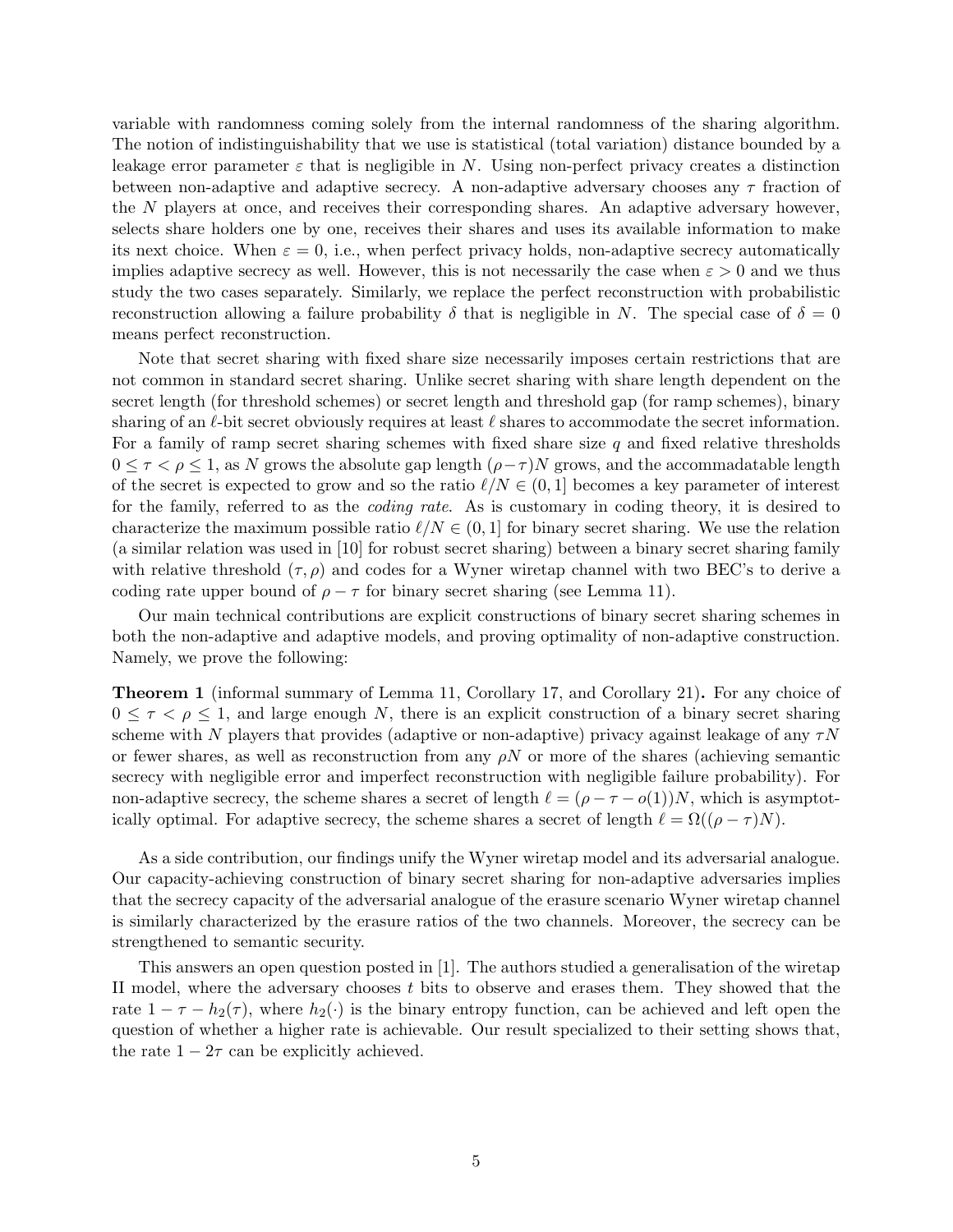#### 1.3 Our approach and techniques

Our explicit constructions follow the paradigm of invertible randomness extractors formalized in [\[11\]](#page-18-11). Invertible extractors were used in [\[11\]](#page-18-11) for explicit construction of optimal wiretap cod-ing schemes in the Wiretap channel II [\[19\]](#page-19-4). This, in particular, is corresponding to the  $\rho = 1$ special case of secret sharing where reconstruction is only required when all shares are available. Moreover, the secrecy there is an information-theoretic notion, and only required to hold for uniform messages. The consequence of the latter is that the construction in [\[11\]](#page-18-11) does not directly give us binary secret sharing, not even for the  $\rho = 1$  special case. The exposition below is first focused on how semantic security is achieved.

As in [\[11\]](#page-18-11), we rely on *invertible affine extractors* as our primary technical tool. Such an extractor is an explicit function  $AExt: \{0,1\}^n \to \{0,1\}^{\ell}$  such that, for any random variable X uniformly distributed over an unknown k-dimensional affine subspace of  $\mathbb{F}_2^n$ , the distribution of  $AExt(X)$  is close to the uniform distribution over  $\mathbb{F}_2^{\ell}$  in statistical distance. Furthermore, the invertibility guarantee provides an efficient algorithm for sampling a uniform element from the set  $AExt^{-1}(s)$  of pre-images for any given output  $\mathbf{s} \in \mathbb{F}_2^{\ell}$ .

It is then natural to consider the affine extractor's uniform inverter as a candidate building block for the sharing algorithm of a secret sharing scheme. Intuitively, if the secret s is chosen uniformly at random, we have the guarantee that for any choice of a bounded number of the bits of its random pre-image revealed to the adversary, the distribution of the random pre-image conditioned on the revealed value satisfies that of an affine source. Now according to the definition of an affine extractor, the extractor's output (i.e., the secret s) remains uniform (and thus unaffected in distribution) given the information revealed to the adversary. Consequently, secrecy should at least hold in an information-theoretic sense, i.e. the mutual information between the secret and the revealed vector components is zero. This is what was formalized and used in [\[11\]](#page-18-11) for the construction of Wiretap channel II codes.

For non-adaptive adversaries, in fact it is possible to use *invertible seeded extractors* rather than invertible affine extractors described in the above construction. A (strong) seeded extractor assumes, in addition to the main input, an independent seed as an auxiliary input and ensures uniformity of the output for most fixings of the seed. The secret sharing encoder appends a randomly chosen seed to the encoding and inverts the extractor with respect to the chosen seed. Then, the above argument would still hold even if the seed is completely revealed to the adversary.

The interest in the use of seeded, as opposed to seedless affine, extractors is twofold. First, nearly optimal and very efficient constructions of seeded extractors are known in the literature that extract nearly the entire source entropy with only a short seed. This allows us to attain nearly optimal rates for the non-adaptive case. Furthermore, and crucially, such nearly optimal extractor constructions (in particular, Trevisan's extractor [\[24,](#page-19-5) [20\]](#page-19-6)) can in fact be linear functions for every fixed choice of the seed (in contrast, seedless affine extractors can never be linear functions). We take advantage of the linearity of the extractor in a crucial way and use a rather delicate analysis to show that in fact the linearity of the extractor can be utilized to prove that the resulting secret sharing scheme provides the stringent worst-case secret guarantee which is a key requirement distinguishing secret sharing schemes (a cryptographic primitive) from wiretap codes (an information-theoretic notion).

Using a seeded extractor instead of a seedless extractor, however, introduces a new challenge. In order for the seeded extractor to work, the seed has to be independent of the main input, which is a distribution induced by the adversary's choice of reading positions. The independence of the seed and the main input can be directly argued when the adversary is non-adaptive. An adaptive adversary, however, may choose its reading positions to learn about the seed first, and then choose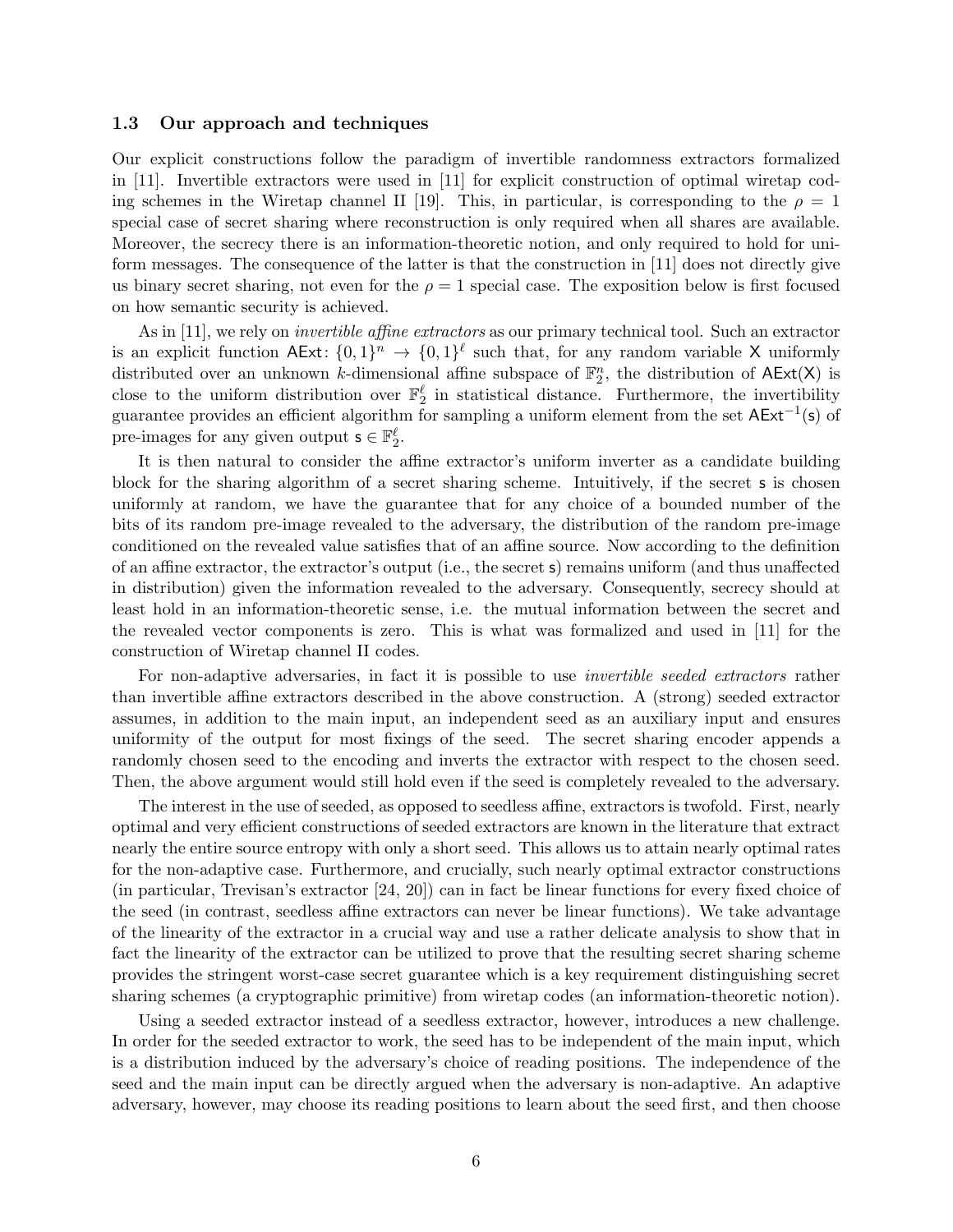the rest of the reading positions according the value of the seed. In this case, we can not prove the independence of the seed and the main input.

For adaptive adversaries, we go back to using an invertible affine extractor. We prove that both security for worst-case messages and against adaptive adversaries are guaranteed if the affine extractor provides the strong guarantee of having a nearly uniform output with respect to the  $\ell_{\infty}$ measure rather than  $\ell_1$ . However, this comes at the cost of the extractor not being able to extract the entire entropy of the source, leading to ramp secret sharing schemes with slightly sub-optimal rates, albeit still achieving rates within a constant factor of the optimum. As a proof of concept, we utilize a simple padding and truncation technique to convert any off-the-shelf seedless affine extractor (such as those of Bourgain [\[7\]](#page-18-12) or Li [\[17\]](#page-19-7)) to one that satisfies the stronger uniformity condition that we require.

We now turn to reconstruction from an incomplete set of shares. In order to provide reconstructibility from a subset of size  $r$  of the shares, we naturally compose the encoding obtained from the extractor's inversion routine with a linear erasure-correcting code. The linearity of the code ensures that the extractor's input subject to the adversary's observation (which now can consist of linear combinations of the original encoding) remains uniform on some affine space, thus preserving the privacy guarantee.

However, since by the known rate-distance trade-offs of binary error-correcting codes, no deterministic coding scheme can correct more than a 1/2 fraction of erasures (a constraint that would limit the choice of  $\rho$ ), the relaxed notion of *stochastic coding schemes* is necessary for us to allow reconstruction for all choices of  $\rho \in (\tau, 1]$ . Intuitively, a stochastic code is a randomized encoder with a deterministic decoder, that allows the required fraction of errors to be corrected. We utilize what we call a stochastic affine code. Such codes are equipped with encoders that are affine functions of the message for every fixing of the encoder's internal randomness. We show that such codes are as suitable as deterministic linear codes for providing the linearity properties that our construction needs.

In fact, we need capacity-achieving stochastic erasure codes, i.e., those that correct every  $1 - \rho$ fraction of erasures at asymptotic rate  $\rho$ , to be able to construct binary secret sharing schemes with arbitrarily small relative gap  $\gamma = \rho - \tau$ . To construct capacity-achieving stochastic affine erasure codes, we utilize a construction of stochastic codes due to Guruswami and Smith [\[16\]](#page-19-8) for bit-flip errors. We observe that this construction can be modified to yield capacity-achieving erasure codes. Roughly speaking, this is achieved by taking an explicit capacity-achieving linear code for BEC and pseudo-randomly shuffling the codeword positions. Combined with a delicate encoding of hidden "control information" to communicate the choice of the permutation to the decoder in a robust manner, the construction transforms robustness against random erasures to worst-case erasures at the cost of making the encoder randomized.

#### 1.4 Organization of the paper

Section [2](#page-7-0) contains a brief introduction to the two building blocks for our constructions: randomness extractors and stochastic codes. In Section [3,](#page-8-0) we formally define the binary secret sharing model and prove a coding rate upper bound. Section [4](#page-11-0) contains a capacity-achieving construction with privacy against non-adaptive adversaries. Section [5](#page-14-1) contains a constant rate construction with privacy against adaptive adversaries. Finally, we conclude the paper and discuss open problems in Section [6.](#page-17-0)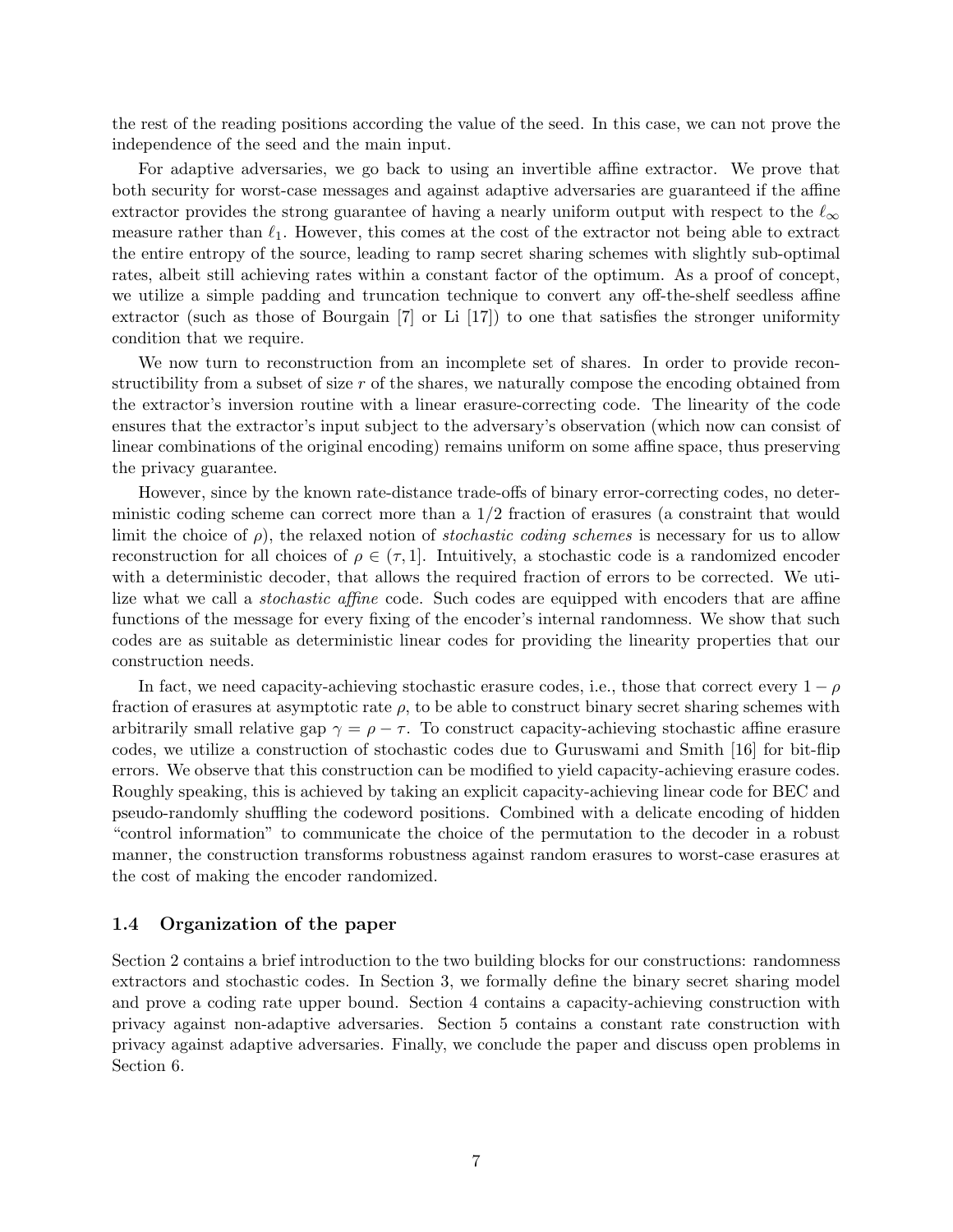### <span id="page-7-0"></span>2 Preliminaries and definitions

In this section, we review the necessary facts and results about randomness extractors, both the seeded and seedless affine variants, as well as the stochastic erasure correcting codes.

Randomness extractors extract close to uniform bits from input sequences that are not uniform but have some guaranteed entropy. The closeness to uniform of the extractor output is measured by the statistical distance (half the  $\ell_1$ -norm). For a set  $\mathcal{X}$ , we use  $X \leftarrow \mathcal{X}$  to denote that X is distributed over the set X. For two random variables  $X, Y \leftarrow X$ , the statistical distance between X and Y is defined as,

$$
SD(X;Y) = \frac{1}{2}\sum_{x\in\mathcal{X}}|Pr[X=x] - Pr[Y=x]|.
$$

We say X and Y are  $\varepsilon$ -close if  $SD(X, Y) \leq \varepsilon$ . A *randomness source* is a random variable with lower bound on its min-entropy, which is defined by  $H_{\infty}(X) = -\log \max_{x} \{Pr[X = x]\}\$ . We say a random variable  $X \leftarrow \{0,1\}^n$  is a  $(n,k)$ -source if  $H_{\infty}(X) \geq k$ .

For well structured sources, there exist deterministic functions that can extract close to uniform bits. The support of  $X \leftarrow X$  is the set of  $x \in X$  such that  $Pr[X = x] > 0$ . An affine  $(n, k)$ -source is an  $(n, k)$ -source whose support is an affine sub-space of  $\{0, 1\}^n$  and each vector in the support occurs with the same probability. Let  $\mathsf{U}_m$  denote the random variable uniformly distributed over  ${0,1}^m$ .

**Definition 2.** A function  $AExt: \{0,1\}^n \rightarrow \{0,1\}^m$  is an affine  $(k,\varepsilon)$ -extractor if for any affine  $(n, k)$ -source X, we have

$$
SD(AExt(X); U_m) \leq \varepsilon.
$$

An affine extractor can not be a linear function.

For general  $(n, k)$ -sources, there does not exist a deterministic function that can extract close to uniform bits from all of them simultaneously. A family of deterministic functions are needed.

**Definition 3.** A function  $Ext: \{0,1\}^d \times \{0,1\}^n \rightarrow \{0,1\}^m$  is a strong seeded  $(k,\varepsilon)$ -extractor if for any  $(n, k)$ -source X, we have

$$
\mathsf{SD}(\mathsf{S}, \mathsf{Ext}(\mathsf{S}, \mathsf{X}); \mathsf{S}, \mathsf{U}_m) \leq \varepsilon,
$$

where S is chosen uniformly from  $\{0,1\}^d$ . A seeded extractor  $\textsf{Ext}(\cdot,\cdot)$  is called linear if for any fixed seed  $S = s$ , the function  $Ext(s, \cdot)$  is a linear function.

We will use Trevisan's extractor [\[24\]](#page-19-5) in our first construction. In particular, we use the following improvement of this extractor due to Raz, Reingold and Vadhan [\[20\]](#page-19-6).

<span id="page-7-1"></span>**Lemma 4** ([\[20\]](#page-19-6)). There is an explicit linear strong seeded  $(k, \varepsilon)$ -extractor Ext:  $\{0, 1\}^d \times \{0, 1\}^n \to$  $\{0,1\}^{\ell}$  with  $d = O(\log^3(n/\varepsilon))$  and  $\ell = k - O(d)$ .

We will use Bourgain's affine extractor in our second construction. We note, however, that we could have used other explicit extractors for this purpose, such as [\[17\]](#page-19-7).

<span id="page-7-2"></span>**Lemma 5** ([\[7\]](#page-18-12)). For every constant  $0 < \mu \leq 1$ , there is an explicit affine  $(\mu n, \varepsilon)$ -extractor AExt:  $\{0,1\}^n \to \{0,1\}^m$  with output length  $m = \Omega(n)$  and error  $\varepsilon = 2^{-\Omega(n)}$ .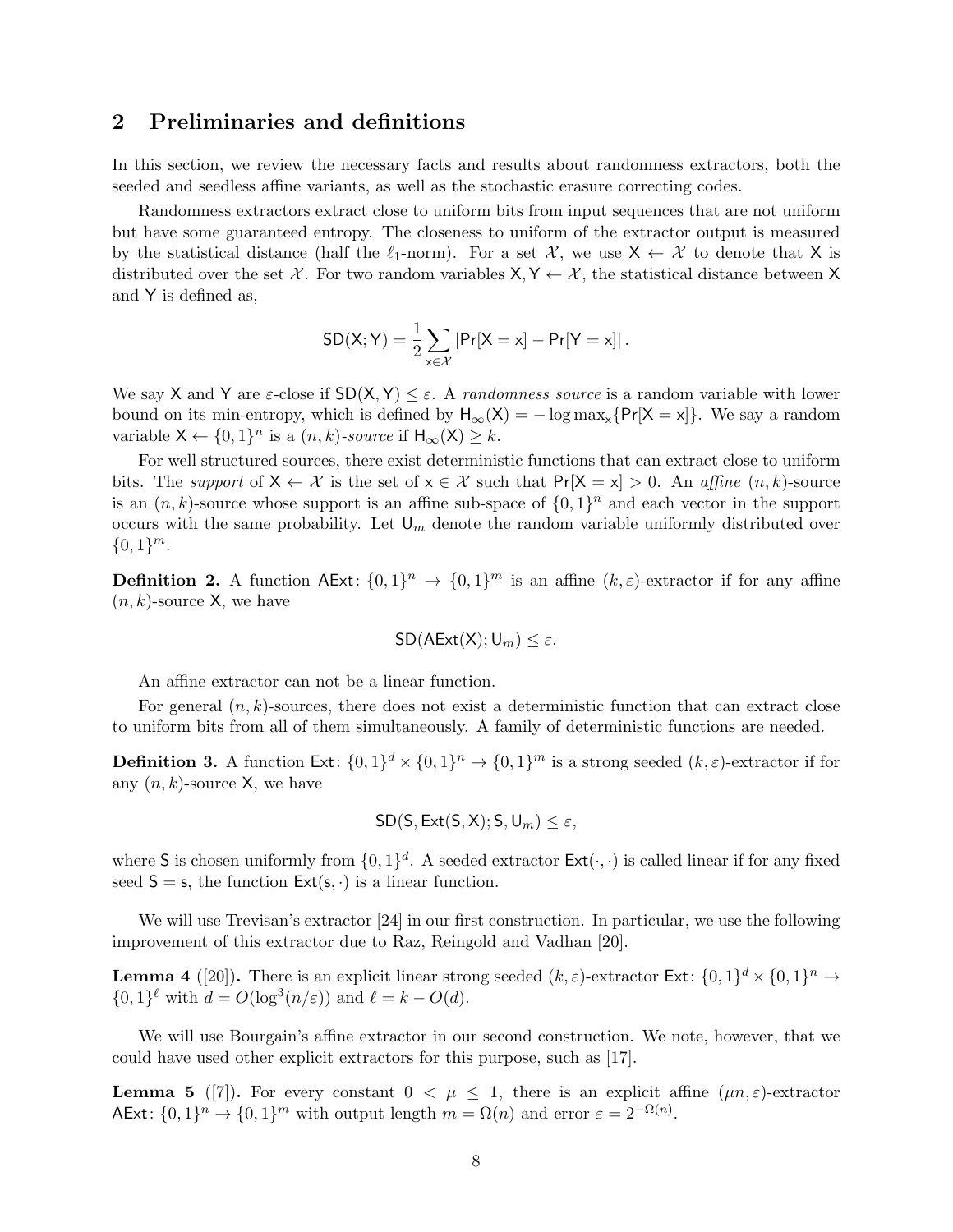Explicit constructions of randomness extractors have efficient forward direction of extraction. In some applications, we usually need to efficiently invert the process: Given an extractor output, sample a random pre-image.

<span id="page-8-2"></span>**Definition 6** ([\[11\]](#page-18-11)). Let f be a mapping from  $\{0,1\}^n$  to  $\{0,1\}^m$ . For  $0 \le v \le 1$ , a function  $Inv: \{0,1\}^m \times \{0,1\}^r \rightarrow \{0,1\}^n$  is called a v-inverter for f if the following conditions hold:

- (Inversion) Given  $y \in \{0,1\}^m$  such that its pre-image  $f^{-1}(y)$  is nonempty, for every  $r \in \{0,1\}^r$ we have  $f(\ln v(y,r)) = y$ .
- (Uniformity)  $Inv(U_m, U_r)$  is v-close to  $U_n$ .

A v-inverter is called efficient if there is a randomized algorithm that runs in worst-case polynomial time and, given  $y \in \{0,1\}^m$  and r as a random seed, computes  $\mathsf{Inv}(y,r)$ . We call a mapping vinvertible if it has an efficient v-inverter, and drop the prefix  $v$  from the notation when it is zero. We abuse the notation and denote the inverter of f by  $f^{-1}$ .

A stochastic code has a randomised encoder and a deterministic decoder. The encoder Enc:  $\{0,1\}^m$  ×  $\mathcal{R} \to \{0,1\}^n$  uses local randomness  $\mathsf{R} \leftarrow \mathcal{R}$  to encode a message  $\mathsf{m} \in \{0,1\}^m$ . The decoder is a deterministic function Dec:  $\{0,1\}^n \to \{0,1\}^m \cup \{\perp\}$ . The decoding probability is defined over the encoding randomness  $\mathsf{R} \leftarrow \mathcal{R}$ . Stochastic codes are known to explicitly achieve the capacity of some adversarial channels [\[16\]](#page-19-8).

Affine sources play an important role in our constructions. We define a general requirement for the stochastic code used in our constructions.

**Definition 7** (Stochastic Affine codes). Let  $\text{Enc}: \{0,1\}^m \times \mathcal{R} \to \{0,1\}^n$  be the encoder of a stochastic code. We say it is a stochastic affine code if for any  $r \in \mathcal{R}$ , the encoding function  $Enc(\cdot, r)$  specified by r is an affine function of the message. That is we have

$$
\mathsf{Enc}(m,r) = mG_r + \Delta_r,
$$

where  $G_r \in \{0,1\}^{m \times n}$  and  $\Delta_r \in \{0,1\}^n$  are specified by the randomness r.

We then adapt a construction in [\[16\]](#page-19-8) to obtain the following capacity-achieving Stochastic Affine-Erasure Correcting Code (SA-ECC). In particular, we show for any  $p \in [0, 1)$ , there is an explicit stochastic affine code that corrects  $p$  fraction of adversarial erasures and achieves the rate  $1-p$  (see [A](#page-19-9)ppendix A for more details).

<span id="page-8-1"></span>**Lemma 8** (Adapted from [\[16\]](#page-19-8)). For every  $p \in [0,1)$ , and every  $\xi > 0$ , there is an efficiently encodable and decodable stochastic affine code (Enc, Dec) with rate  $R = 1 - p - \xi$  such that for every  $m \in \{0,1\}^{NR}$  and erasure pattern of at most p fraction, we have  $Pr[Dec(\widetilde{Enc(m)}) = m] \ge$  $1 - \exp(-\Omega(\xi^2 N/\log^2 N))$ , where  $\widetilde{\text{Enc}(m)}$  denotes the partially erased random codeword and N denotes the length of the codeword.

### <span id="page-8-0"></span>3 Binary secret sharing schemes

In this section, we define our model of nearly-threshold binary secret sharing schemes. We begin with a description of the two models of non-adaptive and adaptive adversaries which can access up to t of the N shares.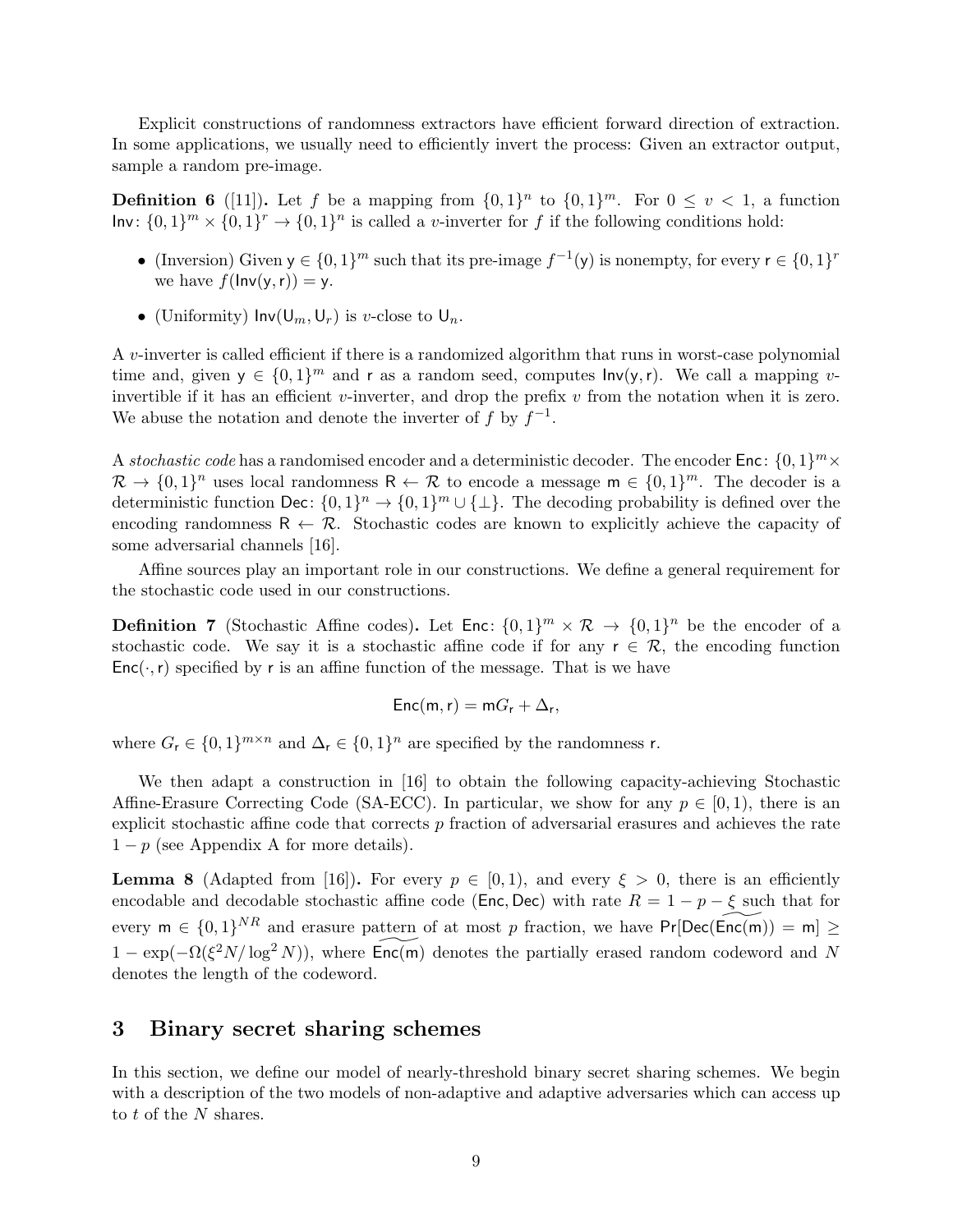A leakage oracle is a machine  $\mathcal{O}(\cdot)$  that takes as input an N-bit string  $c \in \{0,1\}^N$  and then answers the leakage queries of the type  $I_j$ , for  $I_j \subset [N], j = 1, 2, \ldots, q$ . Each query  $I_j$  is answered with  $c_{I_j}$ . An interactive machine A that issues the leakage queries is called a *leakage adversary*. Let  $A_c = \bigcup_{j=1}^q I_j$  denote the union of all the index sets chosen by A when the oracle input is c. The oracle is called t-bounded, denoted by  $\mathcal{O}_t(\cdot)$ , if it rejects leakage queries from A if there exists some  $c \in \{0,1\}^N$  such that  $|A_c| > t$ . An adaptive leakage adversary decides the index set  $I_{i+1}$  according to the oracle's answers to all previous queries  $I_1, \ldots, I_j$ . A non-adaptive leakage adversary has to decide the index set  $A_c$  before any information about c is given. This means that for a non-adaptive adversary, given any oracle input  $c \in \{0,1\}^N$ , we always have  $A_c = A$  for some  $A \subset [N]$ . Let View  $\mathcal{O}_t^{(1)}$  denote the view of the leakage adversary A interacting with a t-bounded leakage oracle. When A is non-adaptive, we use the shorthand  $\mathsf{View}_{\mathcal{A}}^{\mathcal{O}_t(\cdot)} = (\cdot)_A$ , for some  $A \subset [N]$ of size  $|A| \leq t$ .

A function  $\varepsilon: \mathbb{N} \to \mathbb{R}$  is called *negligible* if for every positive integer k, there exists an  $N_k \in \mathbb{N}$ such that  $|\varepsilon(N)| < \frac{1}{N^k}$  for all  $N > N_k$ . The following definition of ramp Secret Sharing Scheme (SSS) allows imperfect privacy and reconstruction with errors bounded by negligible functions  $\varepsilon(\cdot)$ and  $\delta(\cdot)$ , respectively.

**Definition 9.** For any  $0 \leq \tau \leq \rho \leq 1$ , an  $(\varepsilon(N), \delta(N))$ -SSS with relative threshold pair  $(\tau, \rho)$  is a pair of polynomial-time algorithms (Share, Recst),

$$
\text{Share} \colon \{0,1\}^{\ell(N)} \times \mathcal{R} \to \{0,1\}^N,
$$

where  $R$  denote the randomness set, and

$$
\text{Recst}\colon \widetilde{\{0,1\}^N}\to \{0,1\}^{\ell(N)}\cup\{\bot\},
$$

where  $\widetilde{\{0,1\}^N}$  denotes the subset of  $({0, 1} \cup {?})^N$  with at least  $N\rho$  components not equal to the erasure symbol "?", that satisfy the following properties.

• Reconstruction: Given  $r(N) = N\rho$  correct shares of a share vector Share(s), the reconstruct algorithm Recst reconstructs the secret s with probability at least  $1 - \delta(N)$ .

When  $\delta(N) = 0$ , we say the SSS has perfect reconstruction.

- Privacy (non-adaptive/adaptive):
	- Non-adaptive: for any  $\mathsf{s}_0, \mathsf{s}_1 \in \{0,1\}^{\ell(N)}$ , any  $A \subset [N]$  of size  $|A| \leq t(N) = N\tau$ ,  $SD(Share(s<sub>0</sub>)<sub>A</sub>;Share(s<sub>1</sub>)<sub>A</sub>) \leq \varepsilon(N).$  (3)
	- Adaptive: for any  $s_0, s_1 \in \{0,1\}^{\ell(N)}$  and any adaptive adversary A interacting with a  $t(N)$ -bounded leakage oracle  $\mathcal{O}_{t(N)}(\cdot)$  for  $t(N) = N\tau$ ,

$$
\text{SD}\left(\text{View}_{\mathcal{A}}^{\mathcal{O}_{t(N)}(\text{Share}(s_0))}; \text{View}_{\mathcal{A}}^{\mathcal{O}_{t(N)}(\text{Share}(s_1))}\right) \leq \varepsilon(N). \tag{4}
$$

When  $\varepsilon(N) = 0$ , we say the SSS has perfect privacy.

The difference  $\gamma = \rho - \tau$  is called the relative gap, since  $N\gamma = r(N) - t(N)$  is the threshold gap of the scheme. When clear from context, we write  $\varepsilon, \delta, t, k, \ell$  instead of  $\varepsilon(N), \delta(N), t(N), r(N), \ell(N)$ . When the parameters are not specified, we call a  $(\varepsilon, \delta)$ -SSS simply a binary SSS.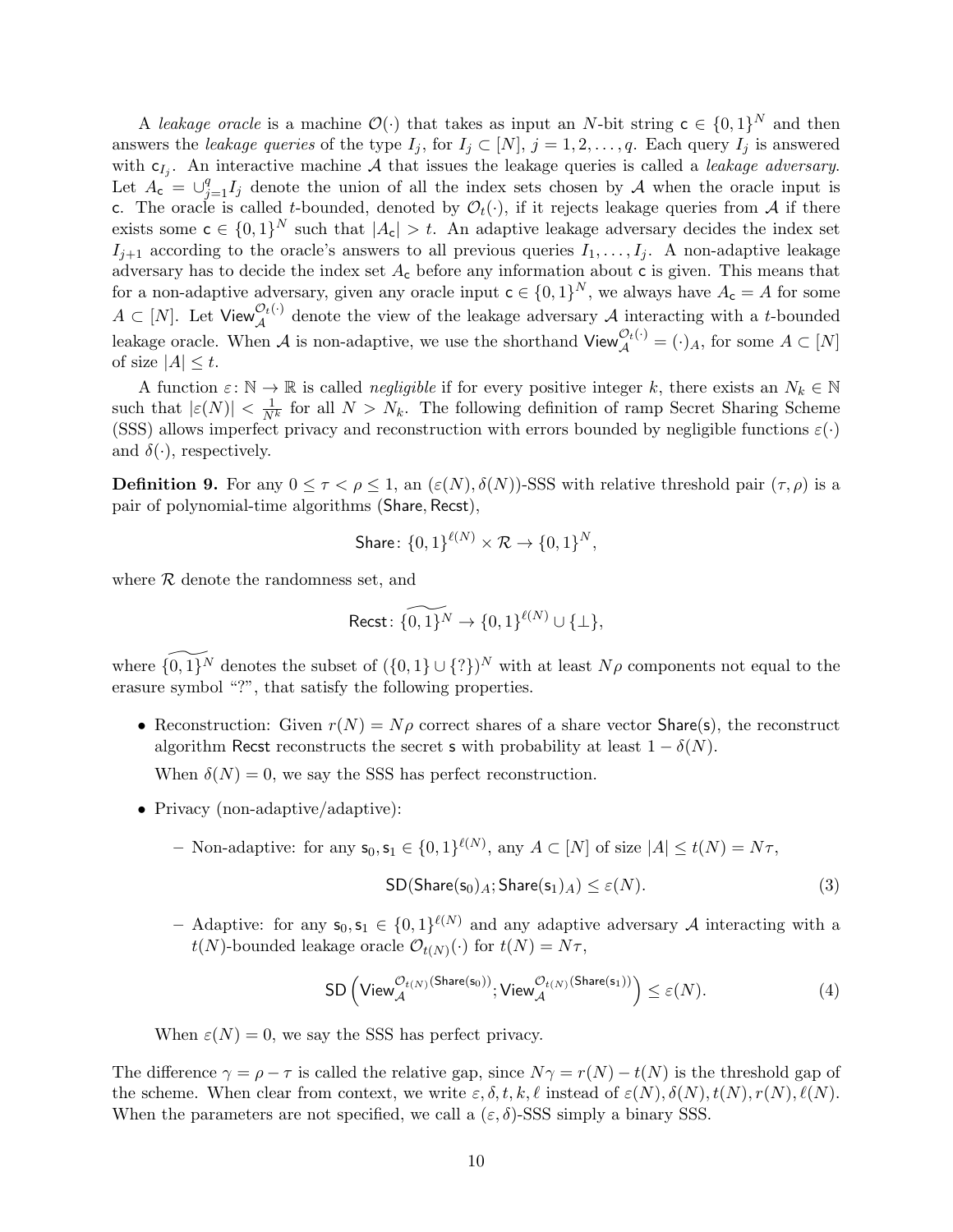In the above definition, a binary SSS has a pair of designed relative thresholds  $(\tau, \rho)$ . In this work, we are concerned with constructing nearly-threshold binary SSS, namely, binary SSS with arbitrarily small relative gap  $\gamma = \rho - \tau$ . We also want our binary SSS to share a large secret  $\ell = \Omega(N).$ 

**Definition 10.** For any  $0 \leq \tau \leq \rho \leq 1$ , a coding rate  $R \in [0,1]$  is achievable if there exists a family of  $(\varepsilon, \delta)$ -SSS with relative threshold pair  $(\tau, \rho)$  such that  $\varepsilon$  and  $\delta$  are both negligible in N and  $\frac{\ell}{N} \to R$ . The highest achievable coding rate of binary SSS for a pair  $(\tau, \rho)$  is called its capacity.

By relating binary SSS to Wyner wiretap codes with a pair of BEC's, we obtain the following coding rate upper bound for binary SSS.

<span id="page-10-0"></span>**Lemma 11.** For  $0 \leq \tau \leq \rho \leq 1$ , the coding rate capacity of binary SSS with relative threshold pair  $(\tau, \rho)$  is asymptotically upper-bounded by  $\rho - \tau$ .

*Proof.* Let (Share, Recst) be a non-adaptive binary SSS with relative threshold pair  $(\tau, \rho)$ . We use Share as the encoder and Recst as the decoder, and verify in the following that we obtain a Wyner wiretap code for a BEC<sub>p<sub>m</sub></sub> main channel and a BEC<sub>pw</sub> wiretapper channel, where  $p_m = 1 - \rho - \xi$ and  $p_w = 1 - \tau + \xi$ , respectively, for arbitrarily small  $\xi > 0$ . Erasure in binary SSS is worst-case, while it is probabilistic in the Wyner wiretap model. We however note that asymptotically, the number of random erasures of BEC<sub>pm</sub> and BEC<sub>pw</sub> approaches  $N p_m$  and  $N p_w$ , respectively, with overwhelming probability, and so a code that protects against worst-case erasure can be used as a wiretap code with probabilistic erasure. In our proof we also take into account the difference in the secrecy notion in SSS and in the case of Wyner wiretap code.

The N-bit output  $Y = Y_1, \ldots, Y_N$  of a BEC<sub>p</sub> has a distribution where each bit is identically independently erased with probability p. By the Chernoff-Hoeffding bounds, the fraction  $\eta$  of erasures satisfies the following. For arbitrarily small  $\xi > 0$ ,

$$
\left\{ \begin{array}{ll} \Pr[\eta \geq p+\xi] & \leq \left( \left( \frac{p}{p+\xi} \right)^{p+\xi} \left( \frac{1-p}{1-p-\xi} \right)^{1-p-\xi} \right)^N; \\[10pt] \Pr[\eta \leq p-\xi] & \leq \left( \left( \frac{p}{p-\xi} \right)^{p-\xi} \left( \frac{1-p}{1-p+\xi} \right)^{1-p+\xi} \right)^N. \end{array} \right.
$$

Applying the two inequalities to  $BEC_{p_m}$  and  $BEC_{p_w}$ , respectively, we obtain the following conclusions. The probability that  $BEC_{p_m}$  has at most  $p_m + \xi = 1 - \rho$  fraction of erasures and the probability that  $BEC_{p_w}$  has at least  $p_w-\xi=1-\tau$  fraction of erasures are both at most  $\exp(-\Omega(N))$ for arbitrarily small  $\xi > 0$ .

We are ready to prove the Wyner wiretap reliability and secrecy properties as defined in [\[25,](#page-19-3) [14\]](#page-18-7).

We show correct decoding with probability  $1-o(1)$ . When the erasures are below  $p_m + \xi = 1-\rho$ fraction, it follows directly from the reconstructability of SSS that the decoding error is bounded from above by  $\delta$ , which is arbitrarily small for big enough N, where the probability is over the randomness of the encoder. When the erasures are not below  $p_m + \xi = 1 - \rho$  fraction, we do not have correct decoding guarantee. But as argued above, this only occurs with a negligible probability over the randomness of the  $BEC_{p_m}$ . Averaging over the channel randomness of the  $BEC_{p_m}$ , we have correct decoding with probability  $1 - o(1)$ .

We show random message equivocation secrecy  $H(S|W) \ge \ell(1 - o(1))$ , where S is a uniform secret and  $W = \text{BEC}_{p_w}(\text{Share}(S))$  is the view of the wiretapper. We in fact first prove the wiretap indistinguishability security as defined in [\[2\]](#page-18-8) and then deduce that it implies Wyner wiretap secrecy as defined in [\[25,](#page-19-3) [14\]](#page-18-7). For each of the erasure patterns (say  $A \subset [N]$  are not erased) of  $BEC_{p_{w}}$  that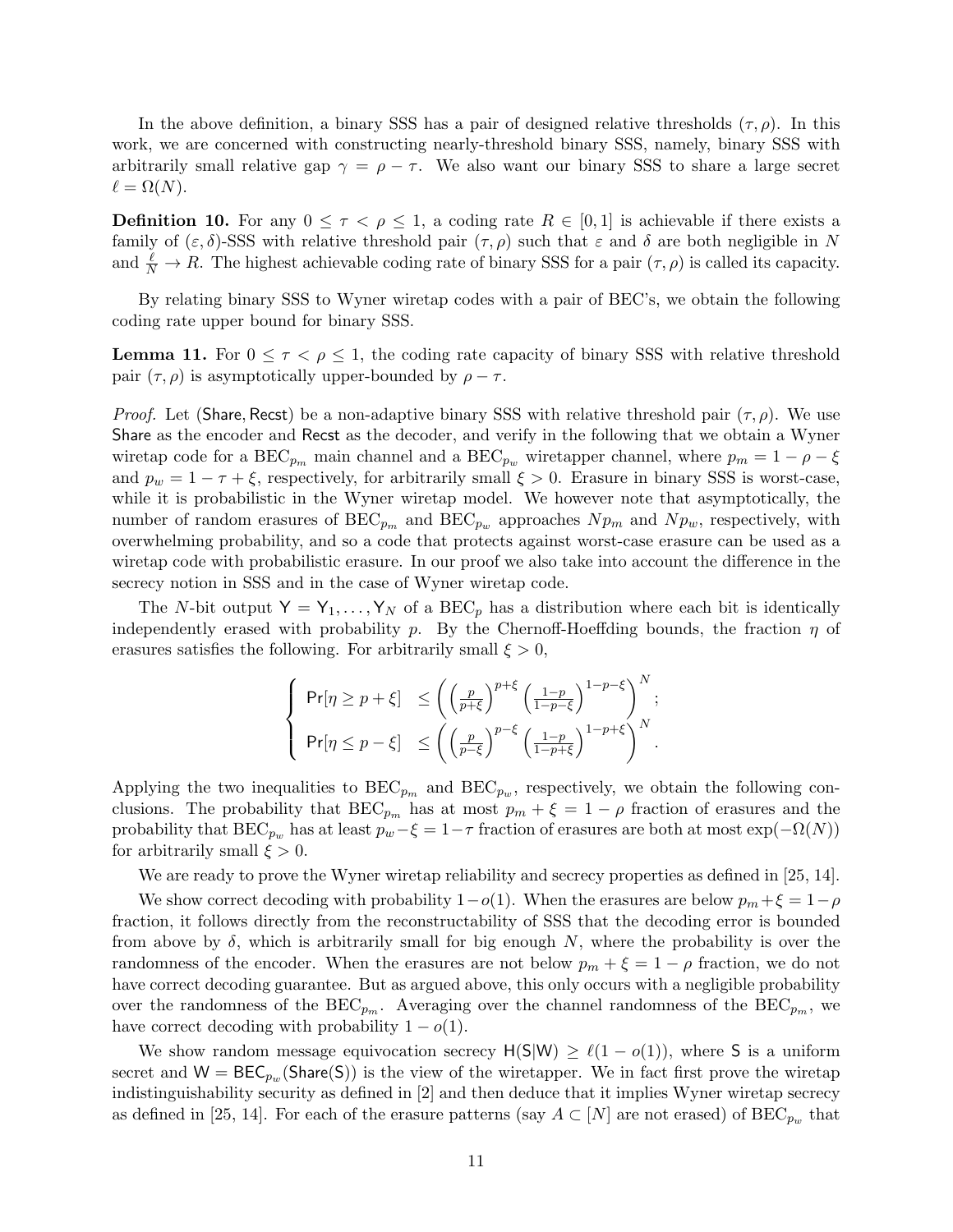exceeds  $p_w - \xi = 1 - \tau$  fraction (equivalently,  $|A| \leq N\tau$ ), the binary SSS privacy gives that for any two secrets, the corresponding views  $W|(S = s_0, A \text{ not erased})$  and  $W|(S = s_1, A \text{ not erased})$ are indistinguishable with error  $\varepsilon$ , which is arbitrarily small for big enough N. The distribution  $(W|S = s_0)$  and  $(W|S = s_1)$  are convex combinations of  $W|(S = s_0, A)$  not erased) and  $W|(S = s_0)$  $\mathsf{s}_1$ , A not erased), respectively, for all the erasure patterns A of BEC<sub>pw</sub>. As argued before, the probability that the erasures does not exceed  $p_w - \xi = 1 - \tau$  fraction is negligible. We average over the channel randomness of the wiretapper channel  $BEC_{p_w}$  and claim that the statistical distance of  $(W|S = s_0)$  and  $(W|S = s_1)$  is arbitrarily small for big enough N. According to [\[2\]](#page-18-8), this is strictly stronger than the Wyner wiretap secrecy.

Finally we use the coding rate upper bound of the Wyner wiretap code to bound the coding rate of binary SSS. We have shown that a binary SSS with relative threshold pair  $(\tau, \rho)$  is a wiretap code for the pair  $(BEC_{p_m},BEC_{p_w})$ . According to [\[25,](#page-19-3) [14\]](#page-18-7), the achievable coding rate for the Wyner wiretap code is  $(1 - p_m) - (1 - p_w) = p_w - p_m = \rho - \tau + 2\xi$ . Since this holds for arbitrarily small  $\xi > 0$ , we obtain an upper bound of  $\rho - \tau$  for binary SSS with relative threshold pair  $(\tau, \rho)$ .  $\Box$ 

In the rest of the paper, we give two constant rate constructions of nearly-threshold binary SSS against non-adaptive adversary and adaptive adversary, respectively. The non-adaptive adversary construction is optimal in the sense that the coding rate achieves the upper bound in Lemma [11.](#page-10-0)

### <span id="page-11-0"></span>4 Secret sharing against non-adaptive adversaries

We first present our construction of capacity-achieving binary SSS against non-adaptive adversaries, using linear strong seeded extractors and optimal rate stochastic erasure correcting codes. The following theorem describes the construction using these components.

<span id="page-11-1"></span>**Theorem 12.** Let Ext:  $\{0,1\}^d \times \{0,1\}^n \to \{0,1\}^{\ell}$  be a linear strong seeded  $(n-t, \frac{\varepsilon}{8})$ -extractor and  $\textsf{Ext}^{-1}(z, \cdot): \{0,1\}^\ell \times \mathcal{R}_1 \to \{0,1\}^n$  be the inverter of the function  $\textsf{Ext}(z, \cdot)$  that maps an  $s \in \{0,1\}^\ell$ to one of its pre-images chosen uniformly at random. Let (SA-ECCenc, SA-ECCdec) be a stochastic affine-erasure correcting code with the encoder SA-ECCenc:  $\{0,1\}^{d+n} \times \mathcal{R}_2 \to \{0,1\}^N$  that tolerates  $N-r$  erasures and decodes with success probability at least  $1-\delta$ . Then the following coding scheme (Share, Recst) is a non-adaptive  $(\varepsilon, \delta)$ -SSS with threshold pair  $(t, r)$ .

$$
\begin{cases}\text{Share}(s) &= SA\text{-ECCenc}(Z||Ext^{-1}(Z,s)), \text{where } Z \xleftarrow{\$} \{0,1\}^d; \\ \text{Recst}(\widetilde{v}) &= Ext(z,x), \text{where } (z||x) = SA\text{-ECCdec}(\widetilde{v}).\end{cases}
$$

Here  $\tilde{\mathbf{v}}$  denotes an incomplete version of a share vector  $\mathbf{v} \in \{0,1\}^N$  with some of its components replaced by erasure symbols.

The proof of Theorem [12](#page-11-1) will follow naturally from Lemma [13.](#page-11-2) We first state and prove this general property of a linear strong extractor, which is of independent interest. For the property to hold, we in fact only need the extractor to be able to extract from affine sources. The proof of Lemma [13](#page-11-2) is a bit long. We then break it into a claim and two propositions.

<span id="page-11-2"></span>**Lemma 13.** Let  $Ext: \{0,1\}^d \times \{0,1\}^n \to \{0,1\}^m$  be a linear strong  $(k,\varepsilon)$ -extractor. Let  $f_A: \{0,1\}^{d+n} \to$  $\{0,1\}^t$  be any affine function with output length  $t \leq n-k$ . For any  $m, m' \in \{0,1\}^m$ , let  $(Z, X) = (U_d, U_n)$  (Ext $(U_d, U_n) = m$ ) and  $(Z', X') = (U_d, U_n)$  (Ext $(U_d, U_n) = m'$ ). We have

<span id="page-11-3"></span>
$$
SD(f_A(Z, X); f_A(Z', X')) \le 8\varepsilon. \tag{5}
$$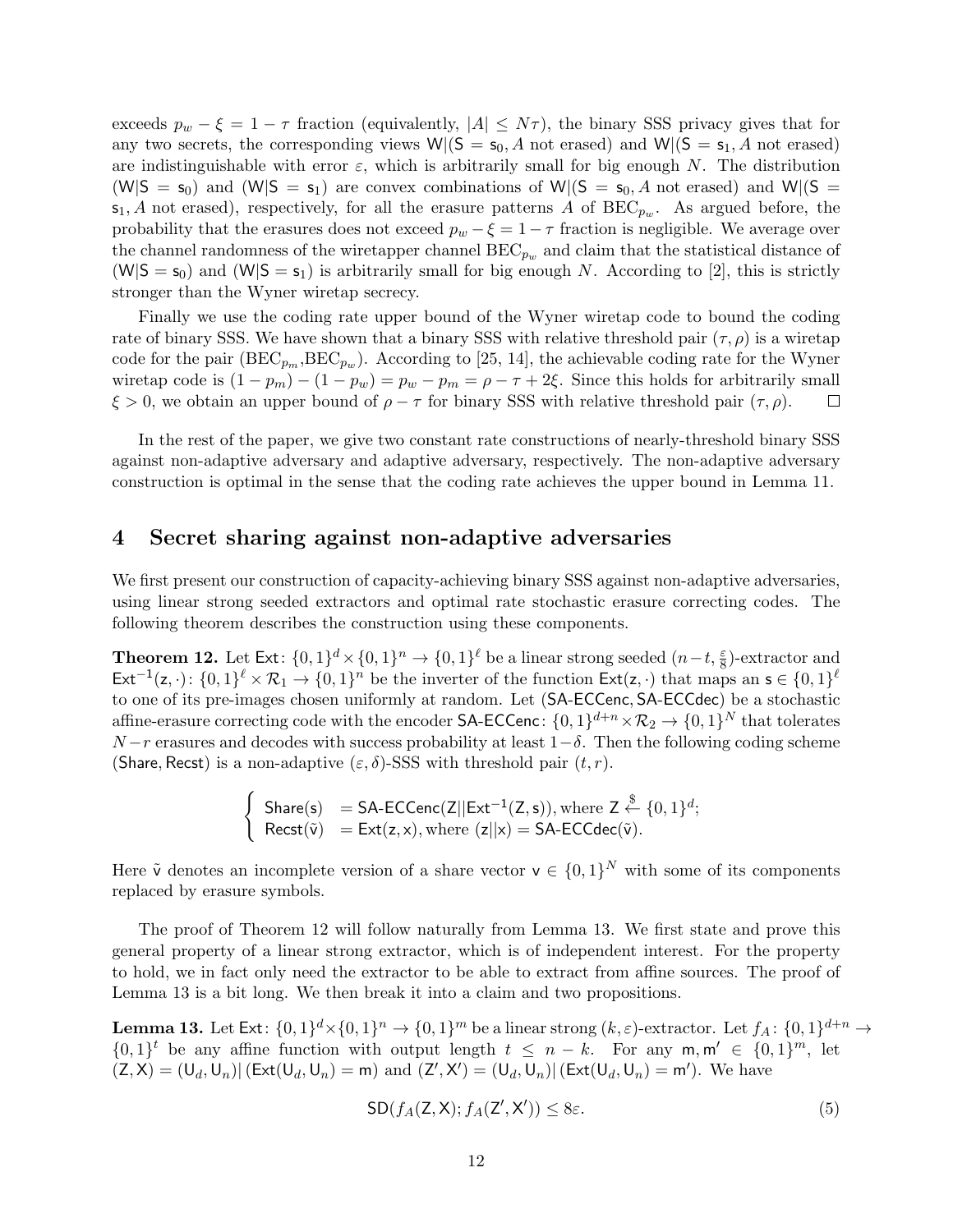Proof. For the above pairwise guarantee [\(5\)](#page-11-3) to hold, it suffices to show that for every fixed choice of  $\mathsf{m} \in \{0,1\}^m$ , the distribution of  $f_A(\mathsf{Z},\mathsf{X})$  is  $(4\varepsilon)$ -close to  $\mathsf{U}_d \times \mathcal{D}$ , where  $\mathsf{U}_d$  is the uniform distribution on  $\{0,1\}^d$ .

Without loss of generality, we assume that the linear function  $\text{Ext}(\mathsf{z},\cdot) : \{0,1\}^n \to \{0,1\}^m$ , for every seed z, has the entire  $\{0,1\}^m$  as its image <sup>[3](#page-12-0)</sup>. Without loss of generality, it suffices to assume that  $f_A$  is of the form  $f_A(Z, X) = (Z, W(X))$  for some affine function  $W: \{0, 1\}^n \to \{0, 1\}^t$ . This is because for any arbitrary  $f_A$ , the information contained in  $f_A(Z, X)$  can be obtained from  $(Z, W(X))$  for a suitable choice of W. Let  $\mathcal D$  be the uniform distribution on the image of W.

Let  $K \leftarrow \{0,1\}^n$  be a random variable uniformly distributed over the kernel of the linear transformation defined by W, and note that it has entropy at least  $n - t \geq k$ . The extractor Ext thus guarantees that  $Ext(Z, K)$ , for a uniform and independent seed Z, is  $\varepsilon$ -close to uniform. By averaging, it follows that for at least  $1-4\varepsilon$  fraction of the choices of the seed  $z \in \{0,1\}^d$ , the distribution of  $Ext(z, K)$  is  $(1/4)$ -close to uniform.

**Claim 14.** Let U be uniformly distributed on  $\{0,1\}^m$  and U' be any affine source that is not uniform on  $\{0,1\}^m$ . Then, the statistical distance between U and U' is at least  $1/2$ .

Claim ?? follows from the observation that any affine source U' that is not uniform on  $\{0,1\}^m$ will have a support (the set of vectors u such that  $Pr[U' = u] > 0$ ) that is an affine subspace of  $\{0,1\}^m$  with dimension at most  $m-1$ .

Continuing with the previous argument, since Ext is a linear function for every seed, the distribution of  $Ext(z, K)$  for any seed z is an affine source. Therefore, the above claim allows us to conclude that for at least  $1 - 4\varepsilon$  fraction of the choices of z, the distribution of  $Ext(z, K)$  is *exactly* uniform. Let  $\mathcal{G} \subseteq \{0,1\}^d$  be the set of such choices of the seed. Observe that if  $\mathsf{Ext}(\mathsf{z},\mathsf{K})$  is uniform for some seed z, then for any affine translation of K, namely,  $K + v$  for any  $v \in \{0,1\}^n$ , we have that  $Ext(z, K + v)$  is uniform as well. This is due to the linearity of the extractor.

Recall that our goal is to show that  $f_A(Z, X) = (Z, W(X))$  is  $(4\varepsilon)$ -close to  $U_d \times \mathcal{D}$ . The distribution  $(Z, W(X))$  is obtained as  $(U_d, W(U_n)) | (Ext(U_d, U_n) = m)$ . For the rest of the proof, we first find out the distribution  $(U_d, W(U_n))|$ (Ext $(U_d, U_n) = m, U_d = z$ ) for a seed  $z \in \mathcal{G}$  (Proposition [15\)](#page-12-1) and then take the convex combination over the uniform seed to obtain  $(Z, W(X))$  (Proposition [16\)](#page-13-0). The argument starts with a uniform message  $M \stackrel{\$}{\leftarrow} \{0,1\}^m$  instead of a particular message  $\mathbf{m} \in \{0,1\}^m$ . We define a new set of simplified notations. Let  $\mathsf{Z} \stackrel{\$}{\leftarrow} \{0,1\}^d$  be an independent and uniform seed. Let  $(Z, Y)$  be the pre-image of M and  $(Z, W)$ : =  $f_A(Z, Y)$ . Proposition [15](#page-12-1) and [16](#page-13-0) are stated in terms of the triple (M, Z, W).

<span id="page-12-1"></span>**Proposition 15.** Let  $z \in \mathcal{G}$  and consider any  $m \in \{0,1\}^m$ . Then, the conditional distribution of  $W|(Z = z, M = m)$  is exactly  $D$ .

To prove Proposition [15,](#page-12-1) note that the distribution of  $(Z, Y)$  is uniform on  $\{0, 1\}^{d+n}$ . Now, fix any  $z \in \mathcal{G}$  and let  $w \in \{0,1\}^t$  be any element in the image of  $W(\cdot)$ . Since the conditional distribution  $Y|(Z = z)$  is uniform over  $\{0,1\}^n$ , further conditioning on  $W(Y) = w$  yields that  $Y|(Z = z, W = w)$  is uniform over a translation of the kernel of  $W(\cdot)$ . By the assumption  $z \in \mathcal{G}$ and recalling  $M = Ext(Z, Y)$ , we therefore know that the extractor output is exactly uniform over  $\{0,1\}^m$ . That is, M|(Z = z, W = w) is exactly uniform over  $\{0,1\}^m$  and hence in this case M and W are independent. On the other hand, the distribution of  $(Z, W)$  is exactly  $U_d \times \mathcal{D}$ , since the

<span id="page-12-0"></span> ${}^{3}$ If this condition is not satisfied for some choice z of the seed, there must be linear dependencies between the m output bits of  $Ext(z, \cdot)$ . Therefore, for this choice  $Ext(z, \cdot)$  can never be an extractor and arbitrarily changing  $Ext(\cdot, z)$ to be an arbitrary full rank linear function will not change the overall performance of the extractor.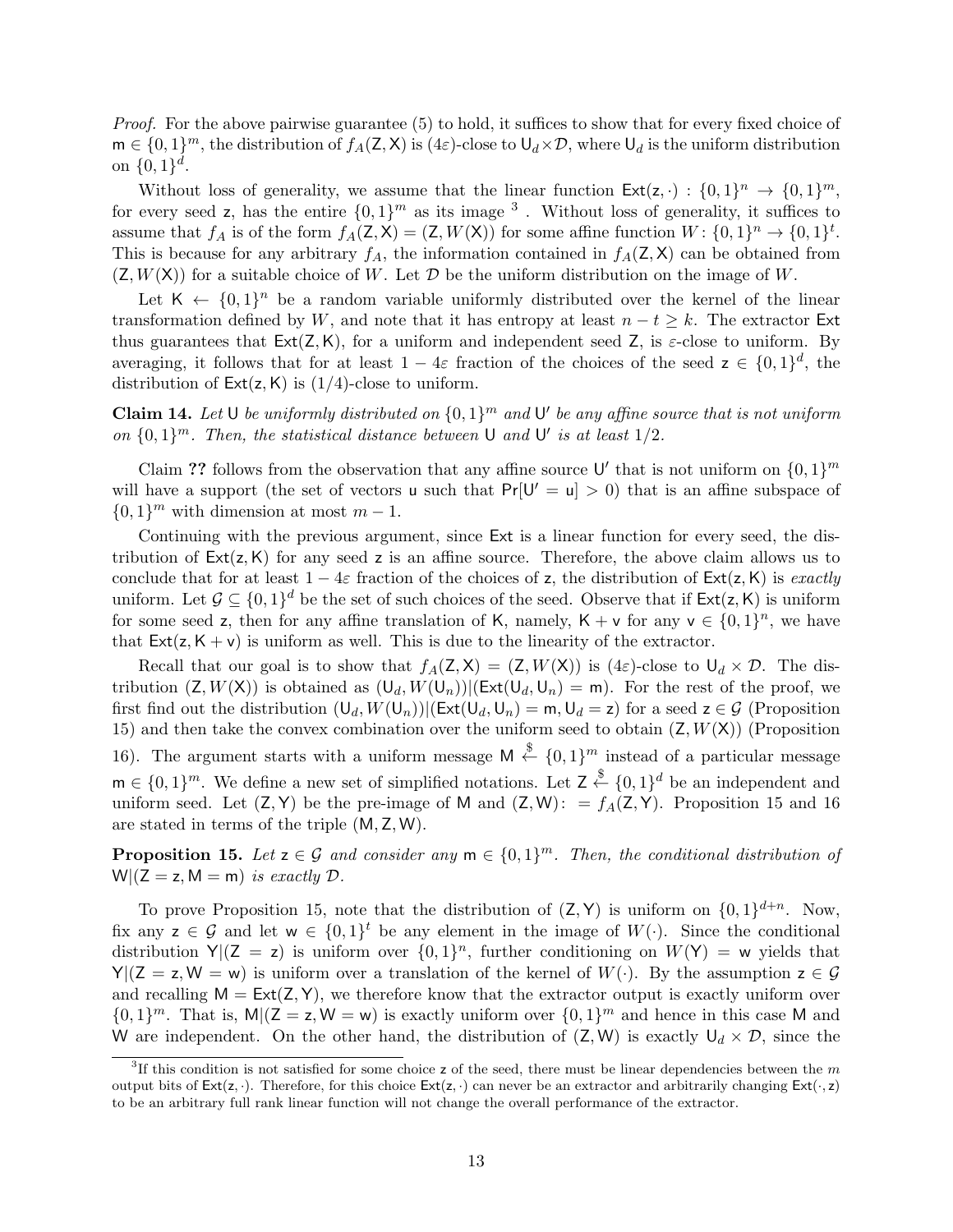map  $W(\cdot)$  is linear. In particular, for any  $z \in \{0,1\}^d$ , the conditional distribution  $W((Z = z)$  is exactly  $D$ . This together with the fact that M and W are independent yield that the conditional distribution of  $(M, W)$  $(Z = z)$  is exactly  $U_m \times \mathcal{D}$ . We have therefore proved Proposition [15.](#page-12-1)

<span id="page-13-0"></span>**Proposition 16.** For any  $m \in \{0,1\}^m$ , the conditional distribution of  $(Z, W)$  $((M = m)$  is  $(4\varepsilon)$ -close to  $U_d \times \mathcal{D}$ .

To prove Proposition [16,](#page-13-0) it suffices to note that the distribution of  $(Z, W)| (M = m)$  is a convex combination of the distributions  $(Z, W)| (M = m, Z = z)$  and then use the result of Proposition [15](#page-12-1) along with the fact that  $Pr[Z \notin \mathcal{G}] \leq 4\varepsilon$ . A detailed derivation follows.

Recall that for any  $z \in \{0,1\}^d$ , the conditional distribution of  $W|(Z = z)$  is exactly D (since  $Y|(Z = z)$  is uniform over  $\{0,1\}^n$ ). Consider any event  $\mathcal{E} \subseteq \{0,1\}^{d+t}$  and let  $p := \Pr[(Z, W) \in \mathcal{E}]$ . Since Z and W are independent, we have that

$$
p = 2^{-d} \sum_{(\mathsf{z}, \mathsf{w}) \in \mathcal{E}} \mathcal{D}(\mathsf{w}),
$$

where  $\mathcal{D}(w)$  denotes the probability assigned to the outcome w by  $\mathcal{D}$ . On the other hand, we shall write down the same probability in the conditional probability space  $M = m$  and show that it is different from p by at most  $4\varepsilon$ , concluding the claim on the statistical distance. We have

$$
\Pr[(Z, W) \in \mathcal{E}|M = m] = \sum_{(z,w) \in \mathcal{E}} \Pr[Z = z, W = w|M = m] \\ = \sum_{(z,w) \in \mathcal{E}, z \in \mathcal{G}} \Pr[Z = z, W = w|M = m] \\ + \sum_{(z,w) \in \mathcal{E}, z \notin \mathcal{G}} \Pr[Z = z, W = w|M = m].
$$

Note that

$$
\eta:=\sum_{(z,w)\in\mathcal{E}, z\notin\mathcal{G}}\Pr[Z=z,W=w|M=m]\leq \Pr[Z\notin\mathcal{G}|M=m]\leq 4\epsilon,
$$

since M and Z are independent. Therefore,

$$
\Pr[(Z, W) \in \mathcal{E}|M = m] = \sum_{\substack{(z,w) \in \mathcal{E}, z \in \mathcal{G} \\ z \equiv 2^{-d} \sum_{\substack{(z,w) \in \mathcal{E}, z \in \mathcal{G}}} \Pr[W = w|M = m, Z = z] + \eta} \Pr[W = w | M = m, Z = z] + \eta
$$
\n(6)

<span id="page-13-2"></span><span id="page-13-1"></span>
$$
=2^{-d} \sum_{(z,w)\in \mathcal{E}, z\in \mathcal{G}} \mathcal{D}(w) + \eta
$$
  
=2^{-d} \Big( \sum\_{(z,w)\in \mathcal{E}} \mathcal{D}(w) - \sum\_{(z,w)\in \mathcal{E}, z\notin \mathcal{G}} \mathcal{D}(w) \Big) + \eta (7)

where [\(6\)](#page-13-1) uses the independence of W and Z and [\(7\)](#page-13-2) follows from Proposition [15.](#page-12-1) Observe that

$$
\eta':=2^{-d}\sum_{(\mathsf{z},\mathsf{w})\in\mathcal{E},\mathsf{z}\notin\mathcal{G}}\mathcal{D}(\mathsf{w})=2^{-d}\sum_{\mathsf{z}\notin\mathcal{G}}\sum_{\substack{\mathsf{w}:\\(\mathsf{z},\mathsf{w})\in\mathcal{E}}}\mathcal{D}(\mathsf{w})\leq2^{-d}(2^d-|\mathcal{G}|)\leq4\varepsilon.
$$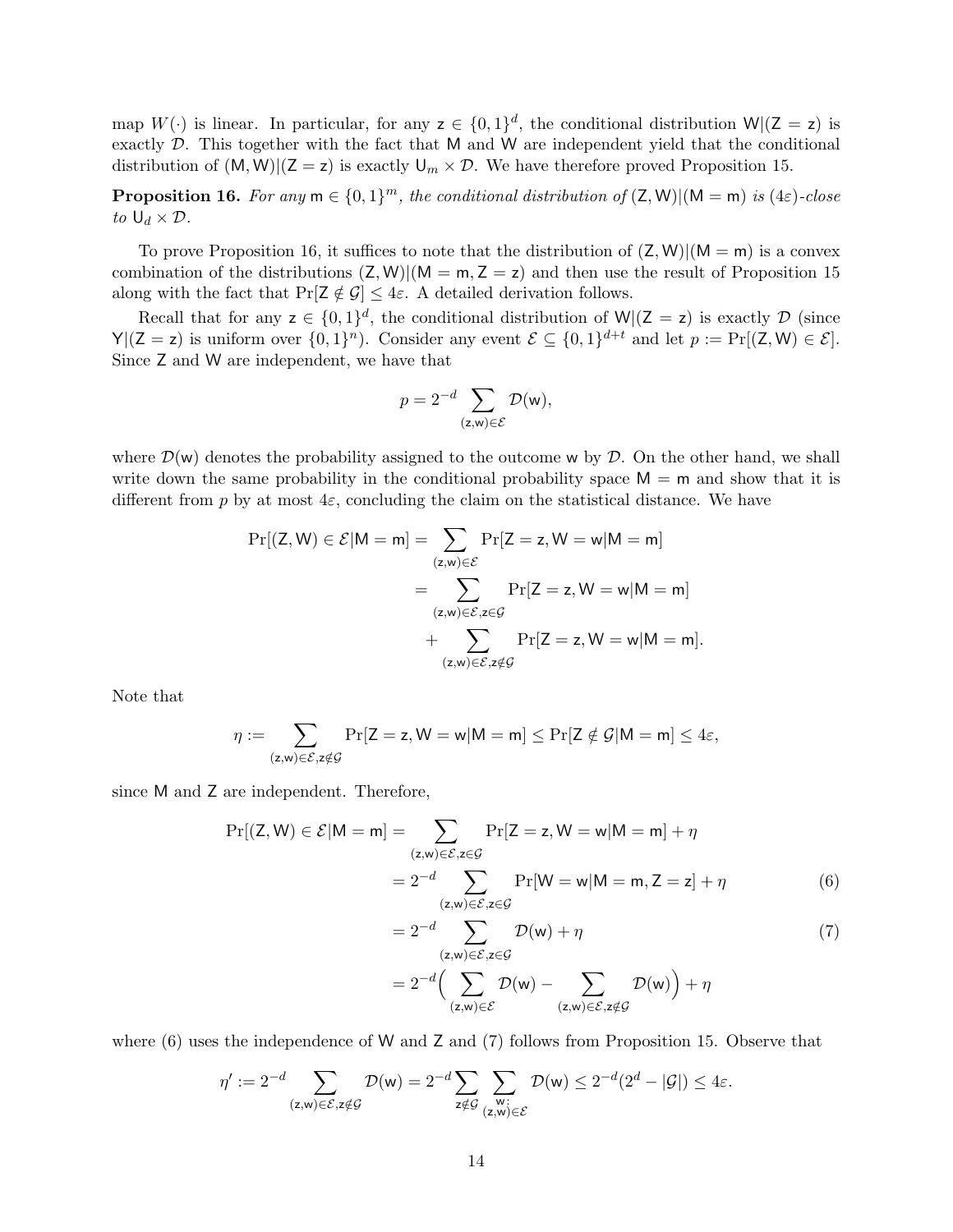Therefore,

$$
\Pr[(\textsf{Z},\textsf{W})\in\mathcal{E}|\textsf{M}=\textsf{m}]=p+\eta-\eta'=p\pm 4\varepsilon=\Pr[(\textsf{Z},\textsf{W})\in\mathcal{E}]\pm 4\varepsilon,
$$

since  $0 \leq \eta \leq 4\varepsilon$  and  $0 \leq \eta' \leq 4\varepsilon$ . We have therefore proved Proposition [16.](#page-13-0)

With Lemma [13](#page-11-2) at hand, we are now at a good position to prove Theorem [12.](#page-11-1)

*Proof of Theorem [12.](#page-11-1)* The reconstruction from r shares follows trivially from the definition of stochastic erasure correcting code. We now prove the privacy.

The sharing algorithm of the SSS (before applying the stochastic affine code) takes a secret, which is a particular extractor output  $\mathbf{s} \in \{0,1\}^{\ell}$ , and uniformly samples a seed  $\mathbf{z} \in \{0,1\}^d$  of Ext before uniformly finds an  $x \in \{0,1\}^n$  such that  $Ext(z, x) = s$ . This process of obtaining  $(z, x)$  is the same as sampling  $(U_d, U_n) \stackrel{\$}{\leftarrow} \{0, 1\}^{d+n}$  and then restrict to  $\textsf{Ext}(U_d, U_n) = \textsf{s}$ . We define the random variable tuple

<span id="page-14-2"></span>
$$
(\mathsf{Z}, \mathsf{X}) := (\mathsf{U}_d, \mathsf{U}_n) | (\mathsf{Ext}(\mathsf{U}_d, \mathsf{U}_n) = \mathsf{s}) \tag{8}
$$

and refer to it as the pre-image of s.

Let  $\Pi_A: \{0,1\}^N \to \{0,1\}^t$  be the projection function that maps a share vector to the t shares with index set  $A \subset [N]$  chosen by the non-adaptive adversary. Observe that the combination ( $\Pi_A \circ$ SA-ECCenc) :  $\{0,1\}^{d+n} \to \{0,1\}^t$  (for any fixed randomness r of SA-ECCenc) is an affine function. So the view of the adversary is simply the output of the affine function  $f_A = (\Pi_A \circ SA\text{-ECCenc})$ applied to the random variable tuple  $(Z, X)$  defined in  $(8)$ .

We can now formulate the privacy of the SSS in this context. We want to prove that the statistical distance of the views of the adversary for a pair of secrets **s** and **s'** can be made arbitrarily small. The views of the adversary are the outputs of the affine function  $f_A$  with inputs  $(Z, X)$  and  $(Z', X')$  for the secret s and s', respectively. According to Lemma [13,](#page-11-2) we then have that the privacy error is  $8 \times \frac{\varepsilon}{8} = \varepsilon$ .  $\Box$ 

We now analyze the coding rate of the  $(\varepsilon, \delta)$ -SSS with relative threshold pair  $(\frac{t}{N}, \frac{r}{N})$  $\frac{r}{N}$ ) constructed in Theorem [12](#page-11-1) when instantiated with the SA-ECC from Lemma [8](#page-8-1) and the Ext from Lemma [4.](#page-7-1) The secret length is  $\ell = n - t - O(d)$ , where the seed length is  $d = O(\log^3(2n/\varepsilon))$ . The SA-ECC encodes  $d + n$  bits to N bits and with coding rate  $R_{ECC} = \rho - \xi$  for a small  $\xi$  determined by  $\delta$  (satisfying the relation  $\delta = \exp(-\Omega(\xi^2 N/\log^2 N))$  according to Lemma [8\)](#page-8-1). We then have  $n = N(\rho - \xi) - d$ , resulting in the coding rate

$$
R = \frac{\ell}{N} = \frac{n - t - O(d)}{N} = \frac{N(\rho - \xi) - t - O(d)}{N} = \rho - \tau - (\xi + \frac{O(d)}{N}) = \rho - \tau - o(1).
$$

<span id="page-14-0"></span>**Corollary 17.** For any  $0 \leq \tau \leq \rho \leq 1$ , there is an explicit construction of non-adaptive  $(\varepsilon, \delta)$ -SSS with relative threshold pair  $(\tau, \rho)$  achieving coding rate  $\rho - \tau - o(1)$ , where  $\varepsilon$  and  $\delta$  are both negligible.

The binary SSS obtained in Corollary [17](#page-14-0) is asymptotically optimal as it achieves the upper bound in Lemma [11.](#page-10-0)

#### <span id="page-14-1"></span>5 Secret sharing against adaptive adversaries

In this section, we will describe our construction which achieves privacy against adaptive adversaries, using seedless affine extractors. We start with the specific extraction property needed from our affine extractors.

 $\Box$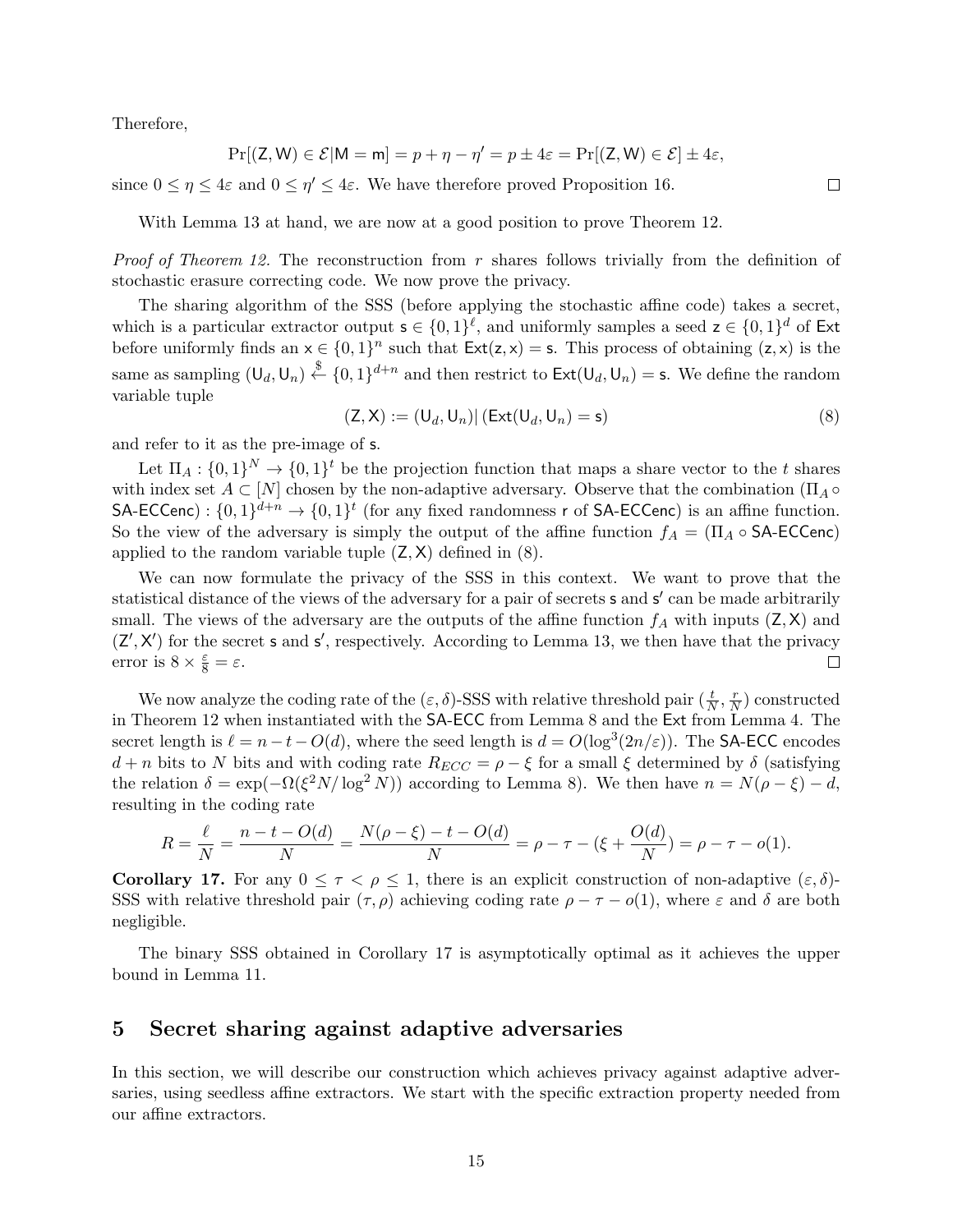**Definition 18.** An affine extractor  $\text{AExt}: \{0,1\}^n \to \{0,1\}^m$  is called  $(k,\varepsilon)$ -almost perfect if for any affine  $(n, k)$ -source X,

$$
\left|\Pr[\mathsf{AExt}(\mathsf{X})=y]-\frac{1}{2^m}\right|\leq 2^{-m}\cdot\varepsilon,\text{ for any }y\in\{0,1\}^m.
$$

Almost perfect property can be trivially achieved by requiring an exponentially (in  $m$ ) small error in statistical distance, using the relation between  $\ell_{\infty}$ -norm and  $\ell_1$ -norm.

<span id="page-15-0"></span>**Theorem 19.** Let  $\text{AExt}: \{0,1\}^n \to \{0,1\}^{\ell}$  be an invertible  $(n-t, \frac{\varepsilon}{2})$ -almost perfect affine extractor and  $AExt^{-1}$ :  $\{0,1\}^{\ell} \times \mathcal{R}_1 \to \{0,1\}^n$  be its v-inverter that maps an s ∈  $\{0,1\}^{\ell}$  to one of its preimages chosen uniformly at random. Let (SA-ECCenc, SA-ECCdec) be a stochastic affine-erasure correcting code with encoder SA-ECCenc:  $\{0,1\}^n \times \mathcal{R}_2 \to \{0,1\}^N$  that tolerates  $N-r$  erasures and decodes with success probability at least  $1 - \delta$ . Then the (Share, Recst) defined as follows is an adaptive  $(\varepsilon + v, \delta)$ -SSS with threshold pair  $(t, r)$ .

$$
\left\{\begin{array}{ll}\text{Share}(s)&=SA\text{-ECCenc}(AExt^{-1}(s));\\ \text{Recst}(\tilde{v})&=AExt(SA\text{-ECCdec}(\tilde{v})),\end{array}\right.
$$

where  $\tilde{\mathbf{v}}$  denotes an incomplete version of a share vector  $\mathbf{v} \in \{0,1\}^N$  with some of its components replaced by erasure symbols.

*Proof.* The  $(r, \delta)$ -reconstructability follows directly from the erasure correcting capability of the SA-ECC. For any  $\tilde{v}$  with at most  $N - r$  erasure symbols and the rest of its components consistent with a valid codeword  $v \in \{0,1\}^N$ , the SA-ECC decoder identifies the unique codeword v with probability  $1 - \delta$  over the encoder randomness. The corresponding SA-ECC message of v is then inputted to AExt and the original secret s is reconstructed with the same probability.

We next prove the  $(t, \varepsilon)$ -privacy. Without loss of generality, we first assume the inverter of the affine extractor is perfect, namely,  $v = 0$ . When v is negligible but not equal to zero, the overall privacy error will increase slightly, but still remain negligible. For any  $r \in \mathcal{R}_2$ , the affine encoder of SA-ECC is characterised by a matrix  $G_r \in \{0,1\}^{n \times N}$  and an offset  $\Delta_r$ . For n unknowns  $\mathbf{x} = (x_1, \ldots, x_n)$ , we have

$$
\mathsf{SA\text{-}ECCenc}(\mathbf{x}) = \mathbf{x}G_{r} + \Delta_{r} = (\mathbf{x}G_{1}, \ldots, \mathbf{x}G_{N}) + \Delta_{r},
$$

where  $G_i = (g_{1,i}, \ldots, g_{n,i})^T$  (here the subscript "r" is omitted to avoid double subscripts) denotes the *i*th column of  $G_r$ ,  $i = 1, ..., N$ . This means that knowing a component  $c_i$  of the **SA-ECC** codeword is equivalent to obtaining a linear equation  $c_i \oplus \Delta_i = \mathbf{x}G_i = g_{1,i}x_1 + \cdots + g_{n,i}x_n$  about the n unknowns  $x_1, \ldots, x_n$ , where  $\Delta_i$  (again, the subscript "r" is omitted) denotes the *i*th component of  $\Delta_r$ . Now, we investigate the distribution of View  $\mathcal{O}_t^{(\text{Share}(s))}$  for any secret  $s \in \{0,1\}^{\ell}$  by finding the probability  $Pr[\text{View}_{\mathcal{A}}^{\mathcal{O}_t(\text{Share}(s))} = w]$  for arbitrary w. We then have

$$
\begin{aligned} \Pr[\mathsf{View}_{\mathcal{A}}^{\mathcal{O}_t(\mathsf{Share}(s))} = w] & = \Pr[\mathsf{View}_{\mathcal{A}}^{\mathcal{O}_t(\mathsf{SA\text{-}ECCenc}(\mathsf{X}))} = w | \mathsf{AExt}(\mathsf{X}) = s] \\ & = \frac{\Pr[\mathsf{AExt}(\mathsf{X}) = s | \mathsf{View}_{\mathcal{A}}^{\mathsf{SA\text{-}ECCenc}(\mathsf{X})} = w] \cdot \Pr[\mathsf{View}_{\mathcal{A}}^{\mathsf{SA\text{-}ECCenc}(\mathsf{X})} = w]}{\Pr[\mathsf{AExt}(\mathsf{X}) = s]} \\ & \overset{(i)}{=} \frac{(1 \pm \frac{\varepsilon}{2})2^{-\ell} \cdot \Pr[\mathsf{View}_{\mathcal{A}}^{\mathsf{SA\text{-}ECCenc}(\mathsf{X})} = w]}{\Pr[\mathsf{AExt}(\mathsf{X}) = s]} \\ & \overset{(ii)}{=} \frac{(1 \pm \frac{\varepsilon}{2})2^{-\ell} \cdot \frac{2^{n - \operatorname{rank}(\mathcal{A})}}{2^n}}{2^{-\ell}} \\ & = (1 \pm \frac{\varepsilon}{2}) \cdot 2^{-\operatorname{rank}(\mathcal{A})}, \end{aligned}
$$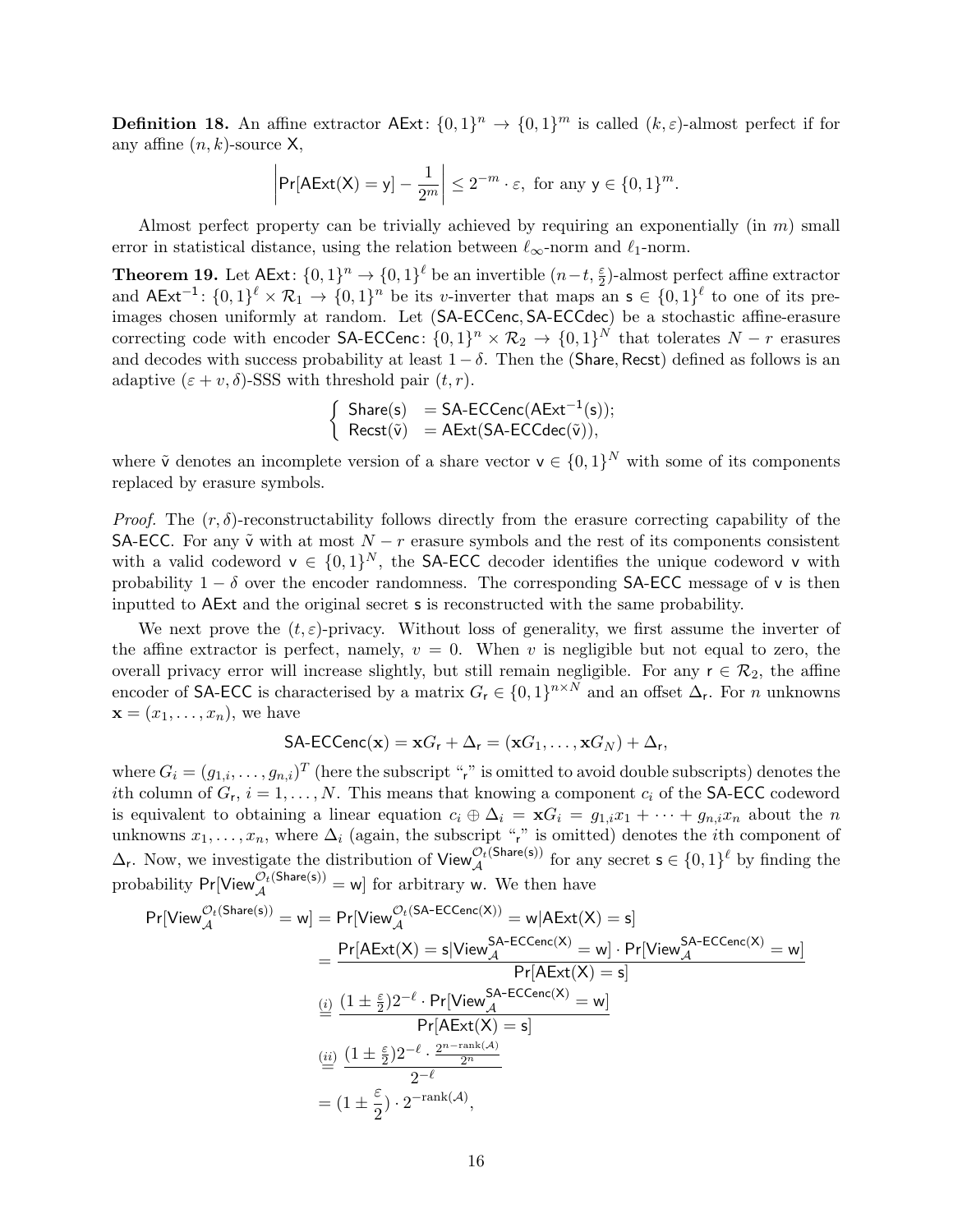where notations  $X$ ,  $\pm$ , rank( $A$ ) and (i),(ii) are explained as follows. In above, we first use the fact that  $Pr[View_{\mathcal{A}}^{\mathcal{O}_t(Share(s))}]=$  w] can be seen as the probability of uniformly selecting X from  ${0,1}^n$ , with the condition that  $AExt(X) = s$ . This is true because the sets  $AExt^{-1}(s)$  for all s, partition  $\{0,1\}^n$  and the rest follows from Definition [6.](#page-8-2) The shorthand " $y = 1 \pm \frac{\varepsilon}{2}$ "  $\frac{\varepsilon}{2}$ " denotes " $1-\frac{\varepsilon}{2} \leq y \leq 1+\frac{\varepsilon}{2}$ ". The shorthand "rank $(\mathcal{A})$ " denotes the rank of the up to t columns of G corresponding to the index set A adaptively chosen by  $A$ . The equality (i) follows from the fact that AExt is an  $(n-t, 2^{-(\ell+1)}\varepsilon)$ -affine extractor and the uniform X conditioned on at most t linear equations is an affine source with at least  $n - t$  bits entropy. The equality (ii) holds if and only if w is in the set  $\{\textsf{SA-ECCenc}(x)_A : x \in \{0,1\}^n\}$ . Indeed, consider X as unknowns for equations, the number of solutions to the linear system  $SA\text{-ECCenc}(X)_A = w$  is either 0 or equal to  $2^{n-\text{rank}(A)}$ .

The distribution of  $\mathsf{View}_{\mathcal{A}}^{\mathcal{O}_t(\mathsf{Share}(s))}$  for any secret s is determined by the quantity rank $(\mathcal{A})$ , which is independent of the secret s. Let W be the uniform distribution over the set  ${SA\text{-}ECCenc(x)_A :}$  $x \in \{0,1\}^n$ . Then by the triangular inequality, we have

$$
\begin{aligned} & \text{SD} \left( \text{View}_{\mathcal{A}}^{\mathcal{O}_t(\text{Share}(s_0))}; \text{View}_{\mathcal{A}}^{\mathcal{O}_t(\text{Share}(s_1))} \right) \\ & \leq \text{SD} \left( \text{View}_{\mathcal{A}}^{\mathcal{O}_t(\text{Share}(s_0))}; \mathsf{W} \right) + \text{SD} \left( \mathsf{W}; \text{View}_{\mathcal{A}}^{\mathcal{O}_t(\text{Share}(s_1))} \right) \\ & \leq \frac{\varepsilon}{2} + \frac{\varepsilon}{2} = \varepsilon. \end{aligned}
$$

When the inverter of the affine extractor is not perfect, the privacy error is upper bounded by  $\varepsilon + v$ . This concludes the privacy proof.  $\Box$ 

There are explicit constructions of binary affine extractors that, given a constant fraction of entropy, outputs a constant fraction of random bits with exponentially small error (see Lemma [5\)](#page-7-2). There are known methods for constructing an invertible affine extractor AExt' from any affine extractor AExt such that the constant fraction output size and exponentially small error properties are preserved. A simple method is to let  $\mathsf{AExt}'(\mathsf{U}_n||M) := \mathsf{AExt}(\mathsf{U}_n) \oplus M$  (see Appendix [B](#page-20-0) for a discussion). This is summarized in the lemma below.

<span id="page-16-0"></span>**Lemma 20.** For any  $\delta \in (0,1]$ , there is an explicit seedless  $(\delta n, \varepsilon)$ -almost perfect affine extractor AExt:  $\{0,1\}^n \to \{0,1\}^m$  where  $m = \Omega(n)$  and  $\varepsilon = \exp(-\Omega(n))$ . Moreover, there is an efficiently computable  $\varepsilon$ -inverter for the extractor.

*Proof.* Let  $AExt: \{0,1\}^n \to \{0,1\}^m$  be Bourgain's affine extractor (Lemma [5\)](#page-7-2) for entropy rate  $\mu$ , output length  $m = \Omega(n)$ , and achieving exponentially small error  $\varepsilon = \exp(-\Omega(n))$ . Using the one-time pad trick (Appendix [B\)](#page-20-0), we construct an invertible variant achieving output length  $m' = \Omega(m) = \Omega(n)$  and exponentially small error. Finally, we simply truncate the output length of the resulting extractor to  $m'' = \Omega(m') = \Omega(n)$  bits so that the closeness to uniformity measured by  $\ell_{\infty}$  norm required for almost-perfect extraction is satisfied. The truncated extractor is still invertible since the inverter can simply pad the given input with random bits and invoke the original inverter function.  $\Box$ 

It now suffices to instantiate Theorem [19](#page-15-0) with the explicit construction of SA-ECC and the invertible affine extractor AExt of Lemma [20.](#page-16-0) Let  $R_{ECC}$  denote the rate of the SA-ECC. Then we have  $R_{ECC} = \frac{n}{N}$  $\frac{n}{N}$ , where *n* is the input length of the affine extractor AExt and N is the number of players. The intuition of the construction in Theorem [19](#page-15-0) is that if a uniform secret is shared and conditioning on the revealed shares the secret still has a uniform distribution (being the output of a randomness extractor), then no information is leaked. In fact, the proof of Theorem [19](#page-15-0) above is this intuition made exact, with special care on handling the imperfectness of the affine extractor.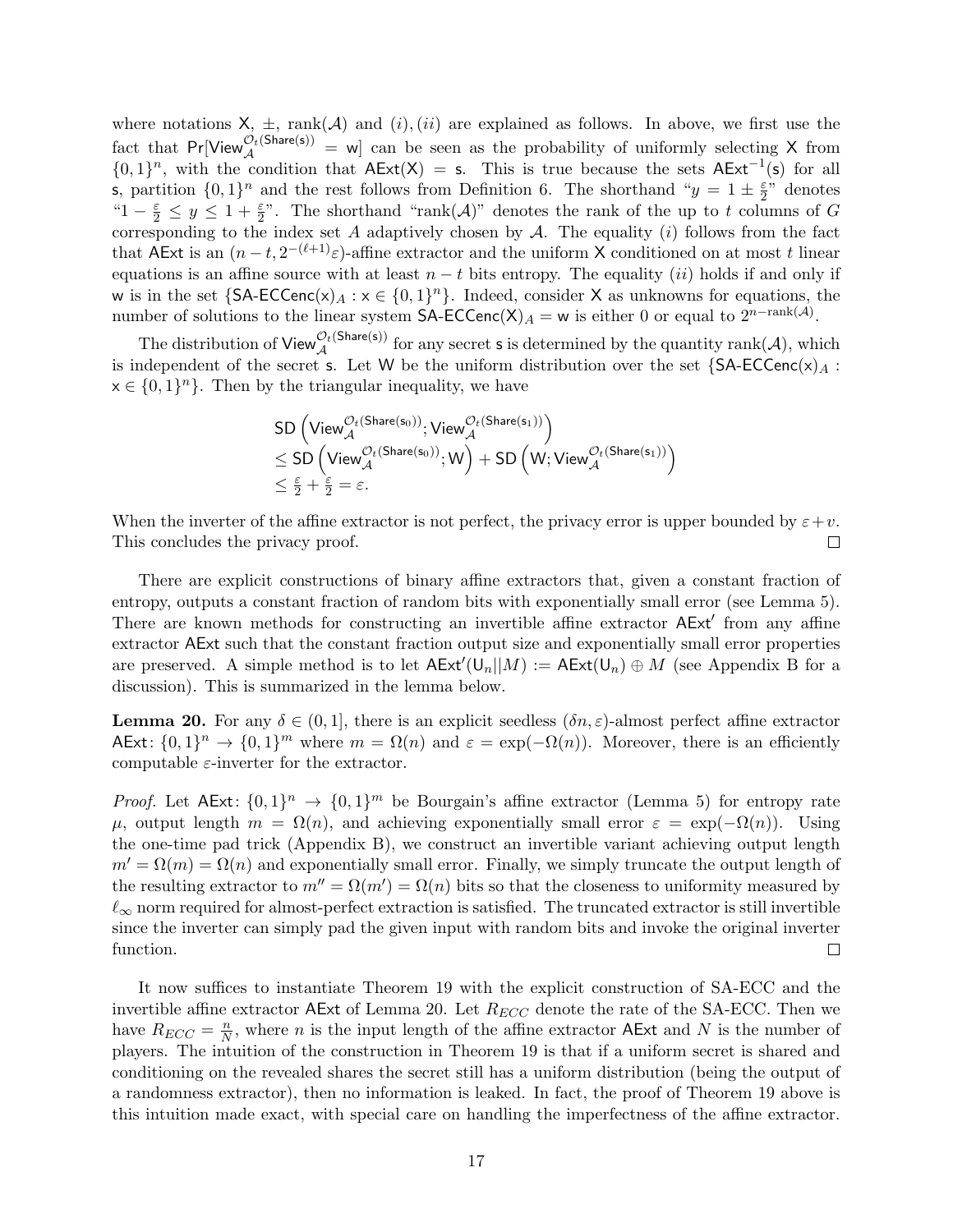So as long as the "source" of the affine extractor AExt has enough entropy, privacy is guaranteed. Here the "source" is the distribution  $\mathsf{U}_n$  conditioned on the adversary's view, which is the output of a t-bit affine function. The "source" then is affine and has at least  $n - \tau N = n(1 - \frac{\tau}{R_n})$  $\frac{\tau}{R_{ECC}}$ ) bits of entropy. Now as long as  $\tau < R_{ECC}$ , using the AExt from Lemma [5](#page-7-2) (more precisely, an invertible affine extractor  $\mathsf{AExt}' : \{0,1\}^n \to \{0,1\}^{\ell}$  constructed from  $\mathsf{AExt}$ ) with  $\mu = 1 - \frac{7}{R_E}$  $\frac{\tau}{R_{ECC}}$ , a constant fraction of random bits can be extracted with exponentially small error. This says that privacy is guaranteed for  $\tau \in [0, R_{ECC})$ . The stochastic affine ECC in Lemma [8](#page-8-1) asymptotically achieves the rate  $1 - (1 - \rho) = \rho$ . We then have the following corollary.

<span id="page-17-1"></span>Corollary 21. For any  $0 \leq \tau \leq \rho \leq 1$ , there is an explicit constant coding rate adaptive  $(\varepsilon, \delta)$ -SSS with relative threshold pair  $(\tau, \rho)$ , where  $\varepsilon$  and  $\delta$  are both negligible.

The construction above achieves a constant coding rate for any  $(\tau, \rho)$  pair satisfying  $0 \leq \tau < \rho \leq$ 1. However, since the binary affine extractor in Lemma [5](#page-7-2) does not extract all the entropy from the source and moreover the step that transforms an affine extractor into an invertible affine extractor incurs non-negligible overhead, the coding rate of the above construction does not approach  $\rho - \tau$ . We leave explicit constructions of binary SSS against adaptive adversary with better coding rate as an interesting technical open question.

#### <span id="page-17-0"></span>6 Conclusion

We studied the problem of sharing *arbitrary long secrets* using constant length shares and required a nearly-threshold access structure. By nearly-threshold we mean a ramp scheme with arbitrarily small gap to number of players ratio. We show that by replacing perfect privacy and reconstructibility with slightly relaxed notions and inline with similar strong cryptographic notions, one can explicitly construct such nearly-threshold schemes. We gave two constructions with security against non-adaptive and adaptive adversaries, respectively, and proved optimality of the former. Our work also make a new connection between secret sharing and wiretap coding.

We presented our model and constructions for the extremal case of binary shares. However, we point out that the model and our constructions can be extended to shares over any desired alphabet size q. Using straightforward observations (such as assigning multiple shares to each player), this task reduces to extending the constructions over any prime q. In this case, the building blocks that we use; namely, the stochastic error-correcting code, seeded and seedless affine extractors need to be extended to the  $q$ -ary alphabet. The constructions [\[24,](#page-19-5) [20,](#page-19-6) [16\]](#page-19-8) that we use, however, can be extended to general alphabets with straightforward modifications. The only exception is Bourgain's seedless affine extractor [\[7\]](#page-18-12). The extension of [\[7\]](#page-18-12) to arbitrary alphabets is not straightforward and has been accomplished in a work by Yehudayoff [\[26\]](#page-19-10).

Our constructions are not linear: even the explicit non-adaptive construction that uses an affine function for every fixing of the encoder's randomness does not result in a linear secret sharing. Linearity is an essential property in applications such as multiparty computation and so explicit constructions of linear secret sharing schemes in our model will be an important achievement. Yet another important direction for future work is deriving bounds and constructing optimal codes for finite length  $(N)$  case. Such result will also be of high interest for wiretap coding.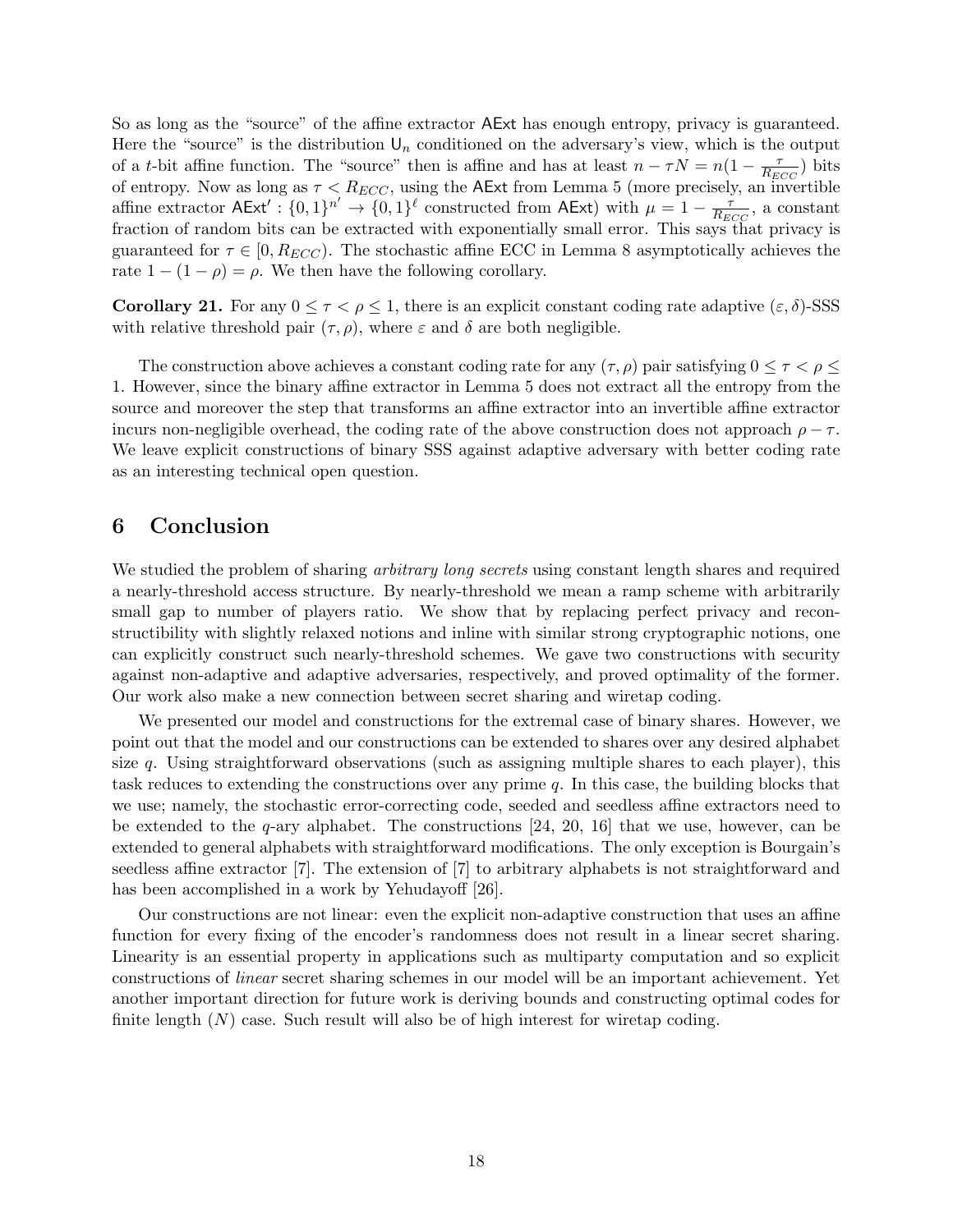### References

- <span id="page-18-10"></span>[1] Vaneet Aggarwal, Lifeng Lai, A. Robert Calderbank, and H. Vincent Poor. Wiretap channel type II with an active eavesdropper. IEEE International Symposium on Information Theory, ISIT 2009, pages 1944–1948, 2009.
- <span id="page-18-8"></span>[2] Mihir Bellare, Stefano Tessaro, and Alexander Vardy. Semantic security for the wiretap channel. In Advances in Cryptology - CRYPTO 2012, volume 7417 of Lecture Notes in Computer Science, pages 294–311. Springer, 2012.
- <span id="page-18-0"></span>[3] George R. Blakley. Safeguarding cryptographic keys. In Proceedings of the 1979 AFIPS National Computer Conference, pages 313–317, 1979.
- <span id="page-18-3"></span>[4] Andrej Bogdanov, Siyao Guo, and Ilan Komargodski. Threshold secret sharing requires a linear size alphabet. In Theory of Cryptography - TCC 2016-B, pages 471–484, 2016.
- <span id="page-18-4"></span>[5] Andrej Bogdanov, Yuval Ishai, Emanuele Viola, and Christopher Williamson. Bounded indistinguishability and the complexity of recovering secrets. In Advances in Cryptology - CRYPTO, pages 593–618, 2016.
- <span id="page-18-5"></span>[6] Andrej Bogdanov and Christopher Williamson. Approximate bounded indistinguishability. In International Colloquium on Automata, Languages, and Programming, ICALP, pages 53:1– 53:11, 2017.
- <span id="page-18-12"></span>[7] Jean Bourgain. On the construction of affine extractors. Geometric and Functional Analysis, 17(1):33–57, 2007.
- <span id="page-18-2"></span>[8] Ignacio Cascudo Pueyo, Ronald Cramer, and Chaoping Xing. Bounds on the threshold gap in secret sharing and its applications. IEEE Trans. Information Theory, 59(9):5600–5612, 2013.
- <span id="page-18-6"></span>[9] Kuan Cheng, Yuval Ishai, and Xin Li. Near-optimal secret sharing and error correcting codes in AC0. In Theory of Cryptography - TCC 2017, Part II, pages 424–458, 2017.
- <span id="page-18-9"></span>[10] Mahdi Cheraghchi. Nearly optimal robust secret sharing. Designs, Codes and Cryptography, pages 1–20, 2018.
- <span id="page-18-11"></span>[11] Mahdi Cheraghchi, Frédéric Didier, and Amin Shokrollahi. Invertible extractors and wiretap protocols. IEEE Trans. Information Theory, 58(2):1254–1274, 2012.
- <span id="page-18-1"></span>[12] Ronald Cramer, Ivan Damgård, and Jesper Buus Nielsen. Secure Multiparty Computation and Secret Sharing. Cambridge University Press, 2015.
- <span id="page-18-13"></span>[13] Ronald Cramer, Yevgeniy Dodis, Serge Fehr, Carles Padró, and Daniel Wichs. Detection of algebraic manipulation with applications to robust secret sharing and fuzzy extractors. In Advances in Cryptology - EUROCRYPT 2008, volume 4965 of Lecture Notes in Computer Science, pages 471–488. Springer, 2008.
- <span id="page-18-7"></span>[14] Imre Csiszár and Janos Körner. Broadcast channels with confidential messages. IEEE Trans. Information Theory, 24(3):339–348, 1978.
- <span id="page-18-14"></span>[15] Venkatesan Guruswami. List decoding from erasures: bounds and code constructions. IEEE Trans. Information Theory, 49(11), 2003.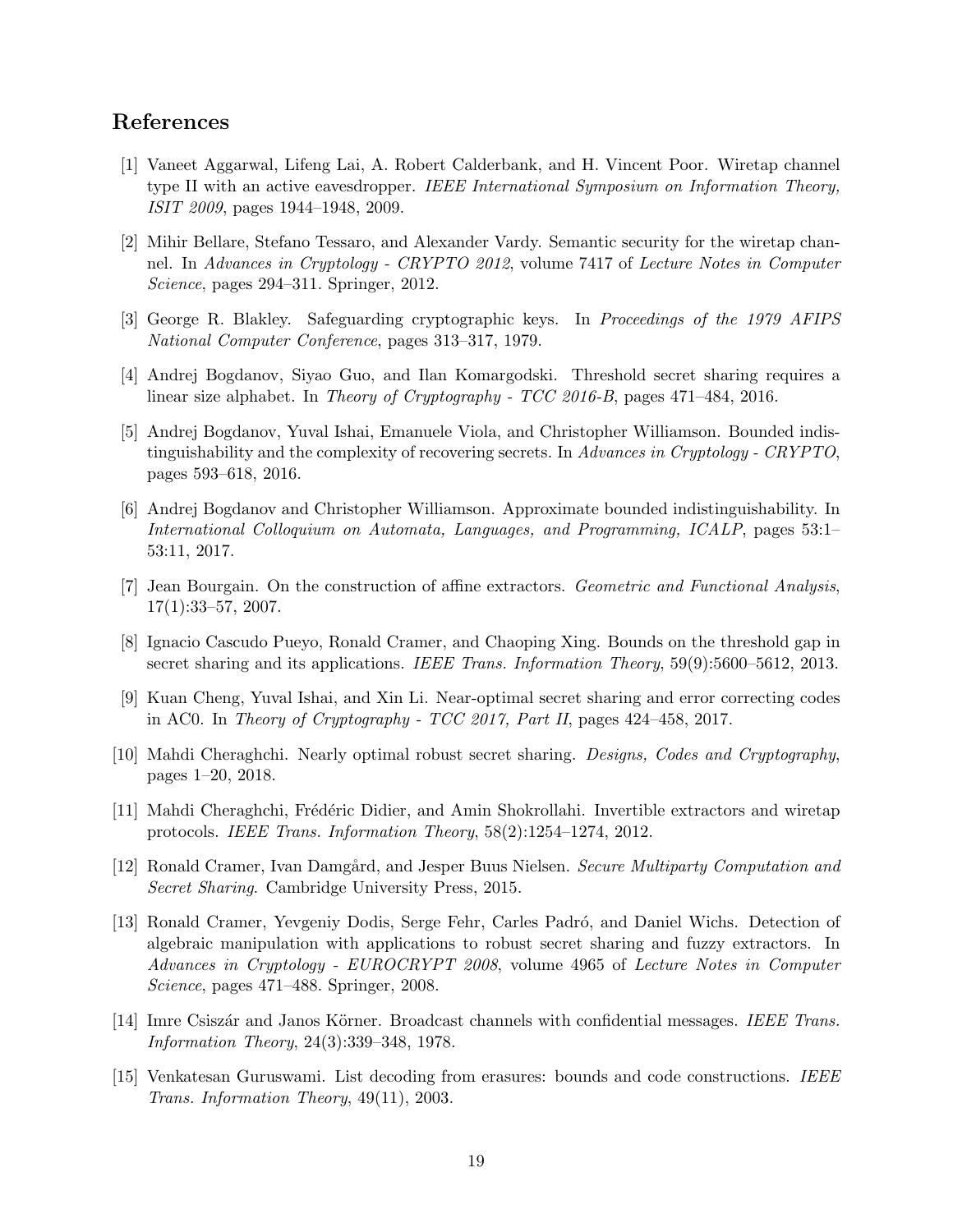- <span id="page-19-8"></span>[16] Venkatesan Guruswami and Adam D. Smith. Optimal rate code constructions for computationally simple channels. J. ACM, 63(4):35:1–35:37, 2016.
- <span id="page-19-7"></span>[17] Xin Li. A new approach to affine extractors and dispersers. IEEE Conference on Computational Complexity, CCC 2011, pages 137–147, 2011.
- <span id="page-19-2"></span>[18] Wakaha Ogata, Kaoru Kurosawa, and Shigeo Tsujii. Nonperfect secret sharing schemes. Advances in Cryptology - AUSCRYPT '92, pages 56–66, 1992.
- <span id="page-19-4"></span>[19] Lawrence H. Ozarow and Aaron D. Wyner. Wire-tap channel II. The Bell System Technical Journal, 63:2135–2157, Dec 1984.
- <span id="page-19-6"></span>[20] Ran Raz, Omer Reingold, and Salil P. Vadhan. Extracting all the randomness and reducing the error in Trevisan's extractors. J. Comput. Syst. Sci.,  $65(1):97-128$ , 2002.
- <span id="page-19-0"></span>[21] Adi Shamir. How to share a secret. Commun. ACM, 22(11):612–613, 1979.
- <span id="page-19-11"></span>[22] Adam D. Smith. Scrambling adversarial errors using few random bits, optimal information reconciliation, and better private codes. In ACM-SIAM Symposium on Discrete Algorithms SODA '07, pages 395–404. Society for Industrial and Applied Mathematics, 2007.
- <span id="page-19-1"></span>[23] Douglas R. Stinson. An explication of secret sharing schemes. Des. Codes Cryptography, 2(4):357–390, 1992.
- <span id="page-19-5"></span>[24] Luca Trevisan. Extractors and pseudorandom generators. J. ACM, 48(4):860–879, 2001.
- <span id="page-19-3"></span>[25] Aaron D. Wyner. The wire-tap channel. The Bell System Technical Journal, 54(8):1355–1387, Oct 1975.
- <span id="page-19-10"></span>[26] Amir Yehudayoff. Affine extractors over prime fields. Combinatorica, 31(2):245, 2011.

### <span id="page-19-9"></span>A Proof Sketch of Lemma [8](#page-8-1)

Proof. We defer the details of the construction to the full version of this paper. For now we refer to [\[16,](#page-19-8) Theorem 6.1] and point out the adaptations needed. There are six building blocks involved in the construction: SC, RS, Samp, KNR, POLY<sub>t</sub> and REC. We replace the first and last building blocks.

The first building block is a *Stochastic Code* (SC). We need two properties from this building block: detect (output ⊥) when the codeword is masked by a random offset and correct from erasures of no more than  $1 - \rho + \varepsilon$  fraction. While the former property is always satisfied by the original SC used in [\[16\]](#page-19-8), the latter property might not hold. When  $1 - \rho$  is small, we can let the decoder of the SC used in [\[16\]](#page-19-8) set the erased bits to 0 and decode it as errors. But when  $1 - \rho > \frac{1}{2}$ , this trick no longer works. We then combine a systematic AMD in [\[13\]](#page-18-13) and an erasure list-decodable code [\[15\]](#page-18-14) (sub-optimal suffices since SC encodes the control information which is negligible) to obtain the SC in our construction of SA-ECC.

The last building block is a *Random Error Code* (REC). We also need two properties from this building block: correct from random erasures of  $1 - \rho$  fraction and the encoder is a linear function. We need the latter property for affine property of the SA-ECC constructed. Explicit linear codes at rate  $1 - p$  that correct p fraction of random erasures are known. We can use any